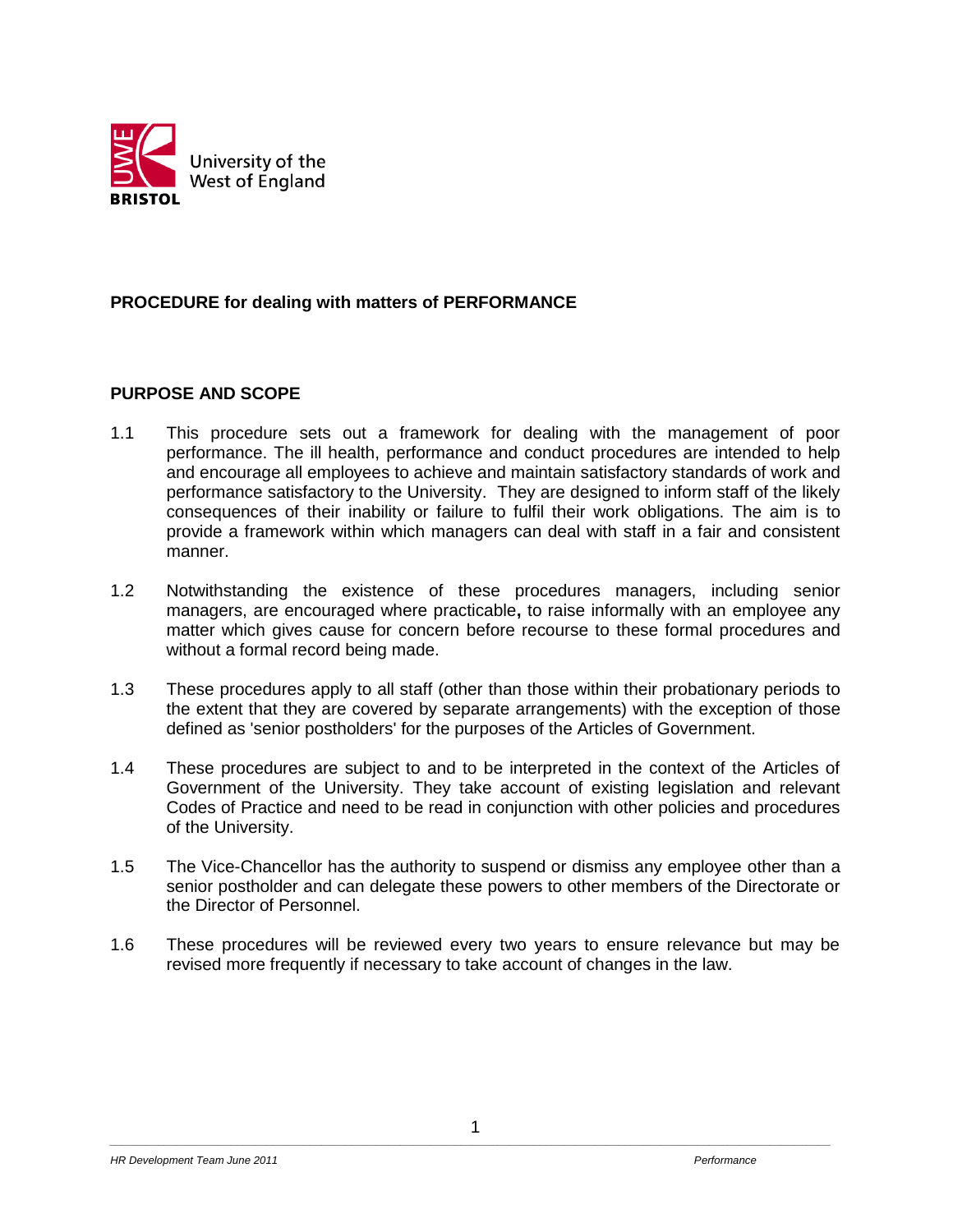# **Addressing ill health, performance and conduct of staff – policy statement.**

In line with UWE's core values and principles the University will strive to be a friendly, supportive, collaborative and trusting environment where staff in all roles are treated as individuals and diversity is valued. The University aims to assist all staff to work effectively, to maximise their contribution, enjoy job satisfaction and achieve their full potential. All staff have a responsibility to behave as professionals and a right to be treated with respect.

It is recognised that from time to time there will be issues relating to staff ill health, performance or conduct that need to be addressed. It is the policy of the University that all such matters will be dealt with in line with its core values, in accordance with the principles of natural justice and in a fair, impartial, consistent and timely manner.

Formal procedures and advice have been developed to support this policy and authority to take action under these procedures is as delegated by the Vice Chancellor. They need to be read and understood in the light of other policies and procedures of the University notably the Equal Opportunities policy, Dignity at Work policy, Probation procedures, Appraisal procedures, Grievance procedures and terms and conditions of service relating to sickness absence.

Note: There are three separate procedures – dealing with matters of ill health, performance and conduct. They have been developed so that there is a commonality in guiding principles, levels of intervention, response and sanctions. The definitions, guiding principles and supporting appendices are common to all three.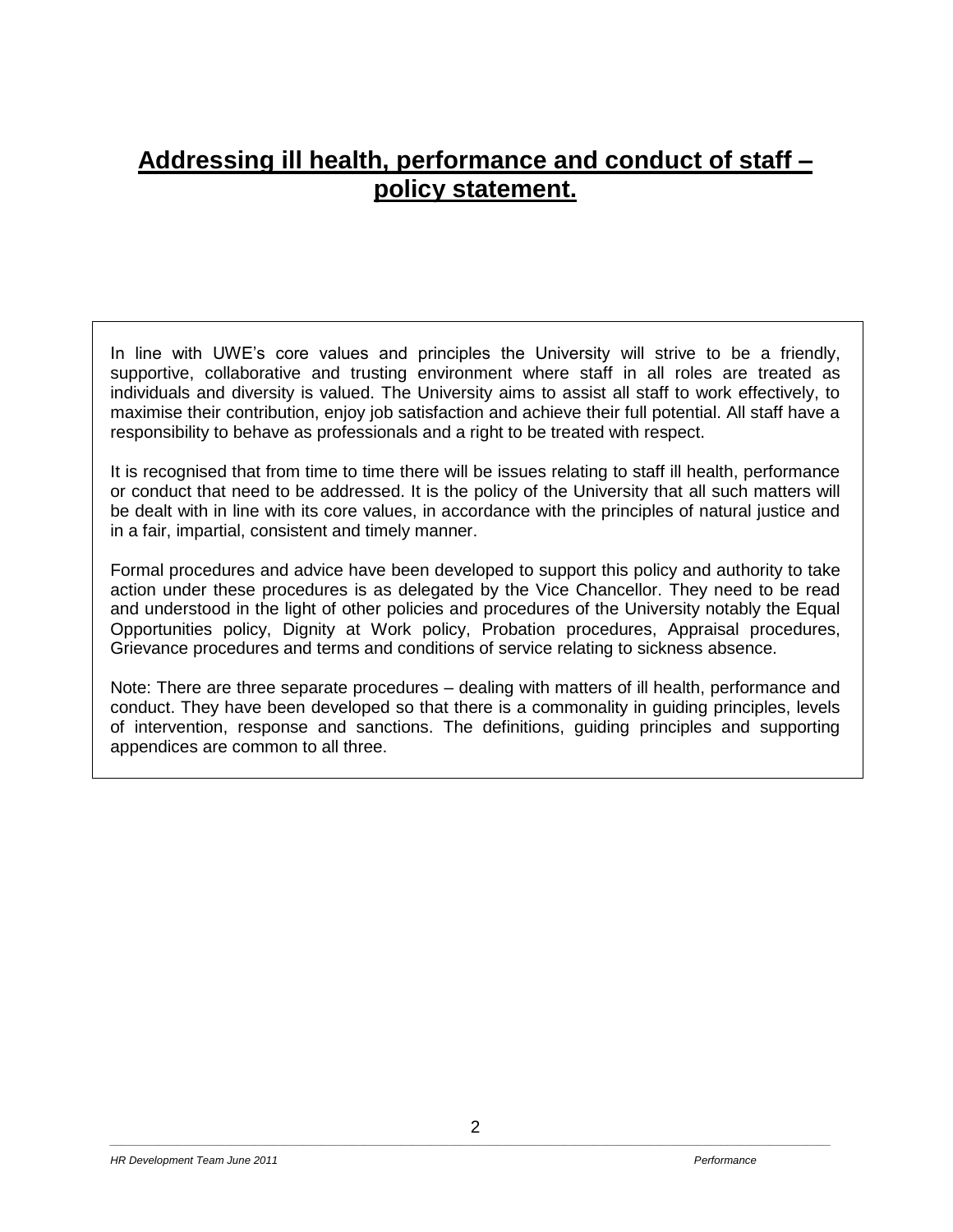# **Procedure for dealing with performance - contents**

| <b>Contents</b>                               | Page |
|-----------------------------------------------|------|
| Purpose and scope                             |      |
| Policy statement                              | 2    |
| Definition of terms used                      | 4    |
| Role of Human Resources                       | 5    |
| <b>General Principles</b>                     | 6    |
| Procedure to deal with poor performance -     | 9    |
| Informal stage                                |      |
| Stage 1                                       | 11   |
| Stage 2                                       | 12   |
| Stage 3                                       | 13   |
| Appendix A Investigations                     | 15   |
| Appendix B Conduct of meetings                | 17   |
| Informal meetings                             | 17   |
| Stages 1,2 &3                                 | 18   |
| General points                                | 19   |
| Appendix C Appeal Hearings                    | 21   |
| Formal Stages 1&2                             | 21   |
| Formal stage 3 (dismissal)                    | 23   |
| Suspension procedure<br>Appendix D            | 25   |
| Appendix E Summary of process<br>(Flow chart) | 26   |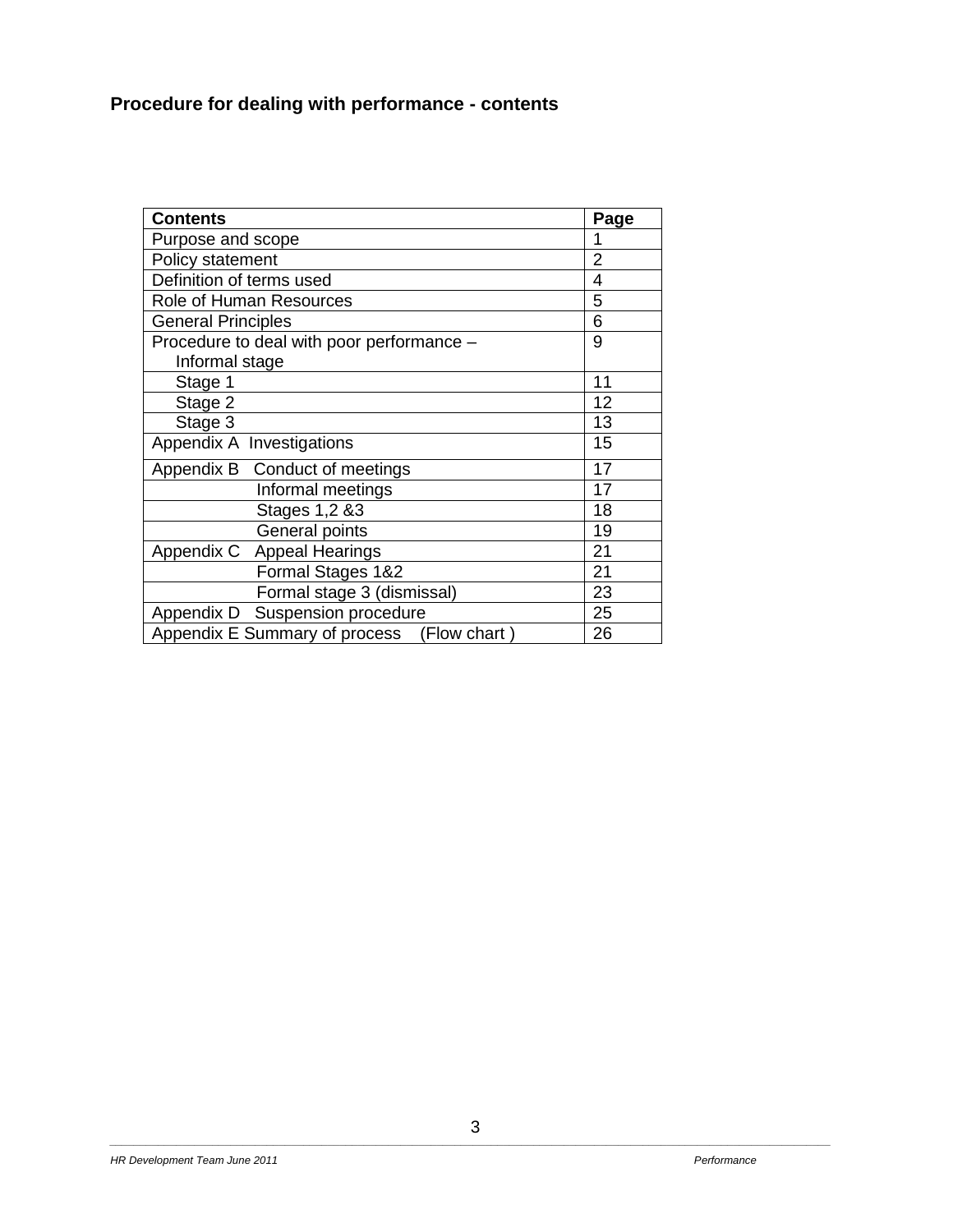**These definitions apply to all three procedures – ill health, performance and conduct – but need to be interpreted in the light of the particular procedure being used.**

# **2. DEFINITION OF TERMS USED**

The following terms are used in the document and it is important that all managers, staff and representatives have a clear understanding of their meaning.

**'Accompanied'** refers to the statutory right an employee has to be accompanied by either a fellow worker or official/representative of a Trade Union during a meeting or appeal hearing held under these procedures.

**'Capability/ ill health'** – where an employee is not capable of meeting the requirements of the role as a result of ill health (usually manifesting itself in long term absences or frequent short term absences from work or attendance at work despite an impairing and underlying medical condition).

'**Colleague'** is a person chosen by the employee to accompany/represent him/her to a meeting or hearing and who is either a fellow worker employed by the University or an employee or official/representative of a Trade Union. The 'colleague' has an important role to play in supporting an employee and may present the employee's case, confer with the employee, be nominated to ask questions and otherwise participate on the employees' behalf. However they cannot be nominated to answer questions in substitution for the employee.

**'Competence'** – refers to matters associated with the employee's suitability, capacity, and efficiency to carry out his/her work to a standard acceptable to the University. This will include the employee's sustained ability in terms of meeting specific statutory or professional requirements necessary to undertake their work.

'**Formal meeting'** a meeting held under the terms of these procedures.

**'Line Manager'** is the person to whom a member of staff reports and is directly responsible.

NB. A line manager taking formal action under these procedures should be at a minimum level of grade F, or Head of Department for academic staff. Informal action can be taken by managers below this level as considered appropriate.

**'Misconduct'** – matters connected with an employee's behaviour, inappropriate actions, deliberate wrongful acts or omissions, or other such substantial reason.

**'Panel'** comprises a minimum of two people who will consider the case under these procedures and make a decision regarding the outcome.

**'Poor Performance'** – occurs where an employee for reasons of competence is unable to undertake all of a role or to meet and/or maintain acceptable standards.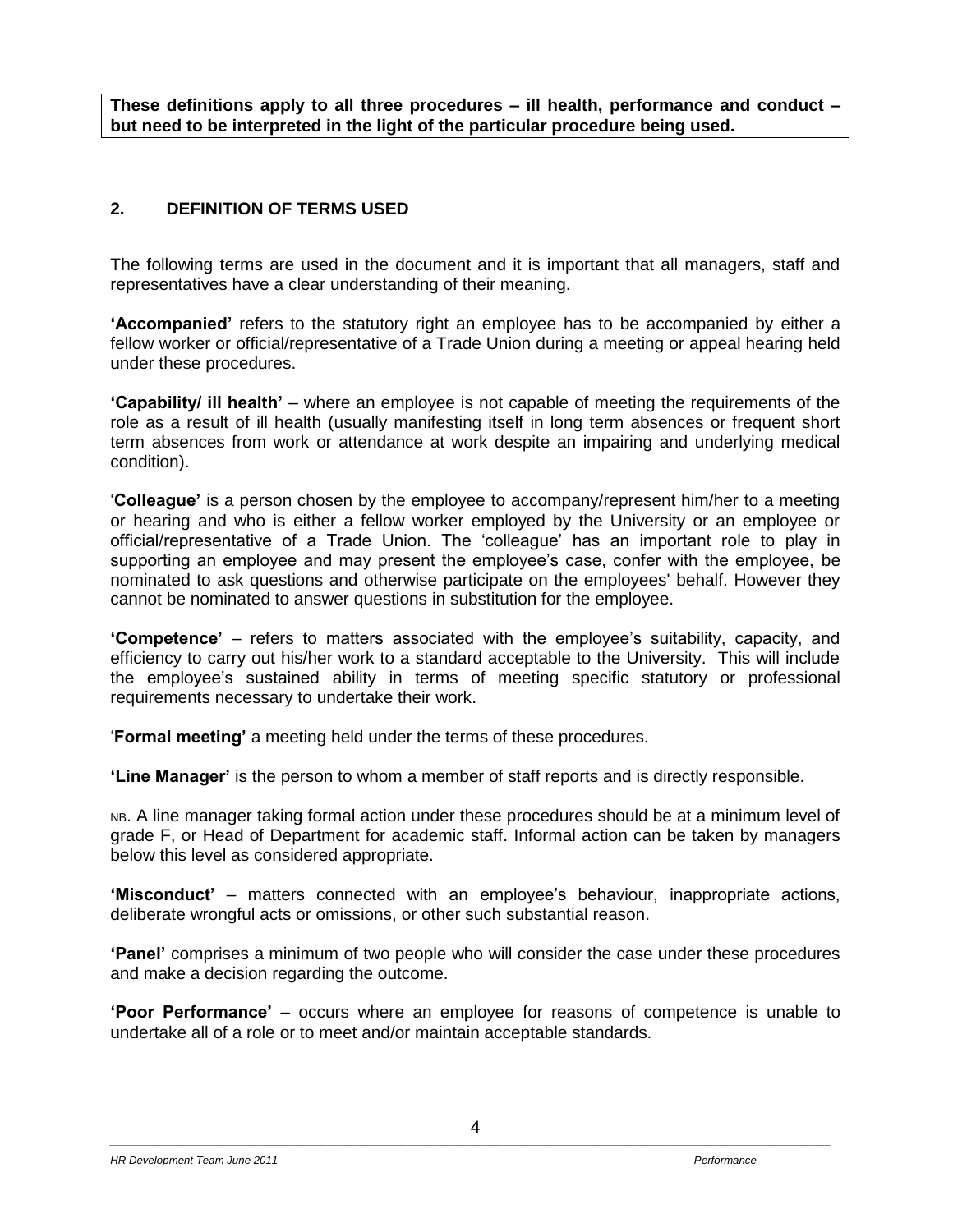**'Representative'** refers to the person accompanying the employee and may more readily be used to describe an official/representative of a Trade Union. It does not however extend the role of colleague described above.

**'Recognised Trade Union'** is a trade union formally recognised by the University for the purposes of collective bargaining (e.g. NATFHE, UNISON & TGWU).

**'Senior Manager'** is Head/Deputy Head of Service; Dean/Associate Dean of Faculty; or equivalent.

**'Sanction'** refers to a penalty decided by a formal panel set up under these procedures. This may be a written warning, final written warning, dismissal.

#### **Role of Human Resources**

Human Resources has a number of roles and responsibilities to undertake in support of these procedures. It is responsible for:

- ensuring the procedures are applied and operated in a consistent manner by advising  $\bullet$ managers on the interpretation and use of the procedures
- ensuring that managers are appropriately briefed and trained
- advising managers during the informal stages of a case
- issuing communications to employees required to attend formal meetings
- liasing with union representatives on interpretation of the procedures
- acting as a panel member or presenting a case during its formal stages
- setting up and communicating details of appeals (Stages 1&2)  $\bullet$
- ensuring a proper record is maintained of the formal stages of a case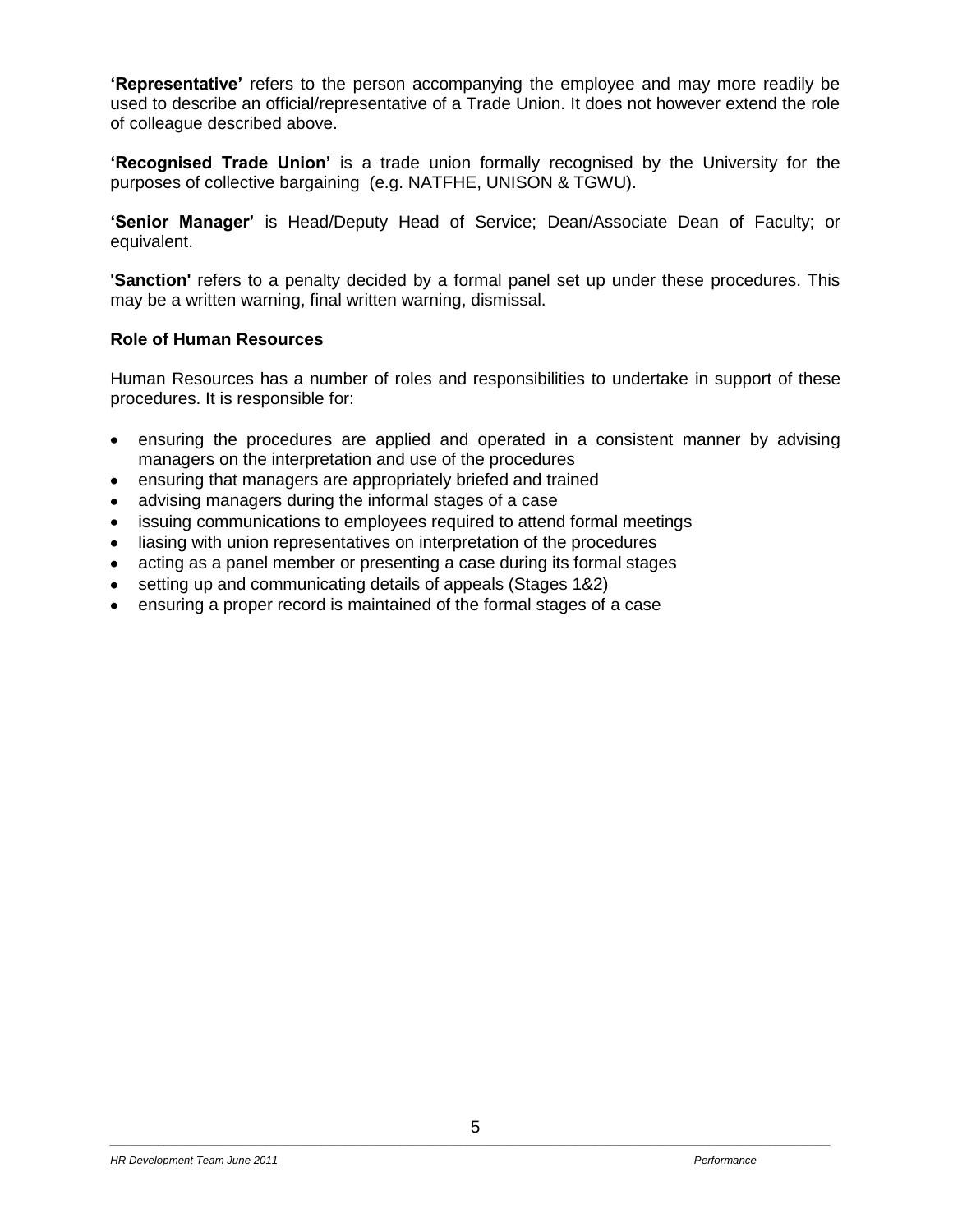## **3. GENERAL PRINCIPLES**

These are applicable to all three procedures but need to be read and interpreted in the context of the particular procedure in use.

- 3.1 The University will encourage a sensitive and constructive approach to addressing matters dealt with under these procedures and ensure that matters are handled as efficiently as possible, within reasonable time periods and that clear outcomes are achieved and communicated at all stages. Concerns about ill health, performance or conduct must be brought to an employee's attention without undue delay by the appropriate line manager. The University will normally offer managers help, support and reasonable appropriate training and development before activating these formal procedures – see also Appendix B for guidance on conducting informal meetings.
- 3.2 It is likely that a line manager will normally seek the opinion of a more senior manager before judging how best to deal with a particular issue. This is normal management communication and in no way compromises the more senior manager or prevents him/her from becoming involved in the issues at a later stage. Line management will seek the advice of Human Resources in all cases likely to involve formal action.
- 3.3 No action will be taken against an employee until an investigation has been carried out. Other than in exceptional or special circumstances, for example; fraud, or where there would be unacceptable personal risk, the employee concerned will be informed at an appropriate time that an investigation is being conducted. The investigation should be conducted within as short a timescale as is practicable, normally not exceeding 20 working days. Guidelines for conducting the investigation are set out in Appendix A.
- 3.4 Where a formal meeting is held under these procedures it will involve a panel of at least two managers, one of whom will be a member of Human Resources.
- 3.5 The procedures would normally be initiated at Stage 1 but may be initiated at Stage 2 or Stage 3 if the employee's alleged conduct, performance or ill health warrants such action. The procedure would be entered at stage 2 where an individual is failing to perform effectively within the reasonable expectations of the role and the consequences of such under performance is so serious that implementation of a lower level sanction would be inappropriate. Examples of this could include actions which result in significant financial loss; have a significant impact on the reputation of the University; or which have a significant adverse managerial impact on the staff group. Where such action is appropriate the University will discuss this with the Trade Union representative or colleague as appropriate.
- 3.5.1 In some circumstances it may be appropriate to move to the next stage well within the currency of a warning.
- 3.5.2 No employee will be dismissed on the first occasion except in the case of gross incompetence or misconduct, where the incompetence/misconduct is deemed so serious that it could justify dismissal without notice or payment in lieu of notice, or has otherwise caused a substantial breakdown in trust and confidence.
- 3.6 An employee will have the right of appeal against any formal sanction imposed. The person(s) hearing the appeal will not have acted as a panel member in respect of any earlier decision in the case and will follow the procedures set out in Appendix C.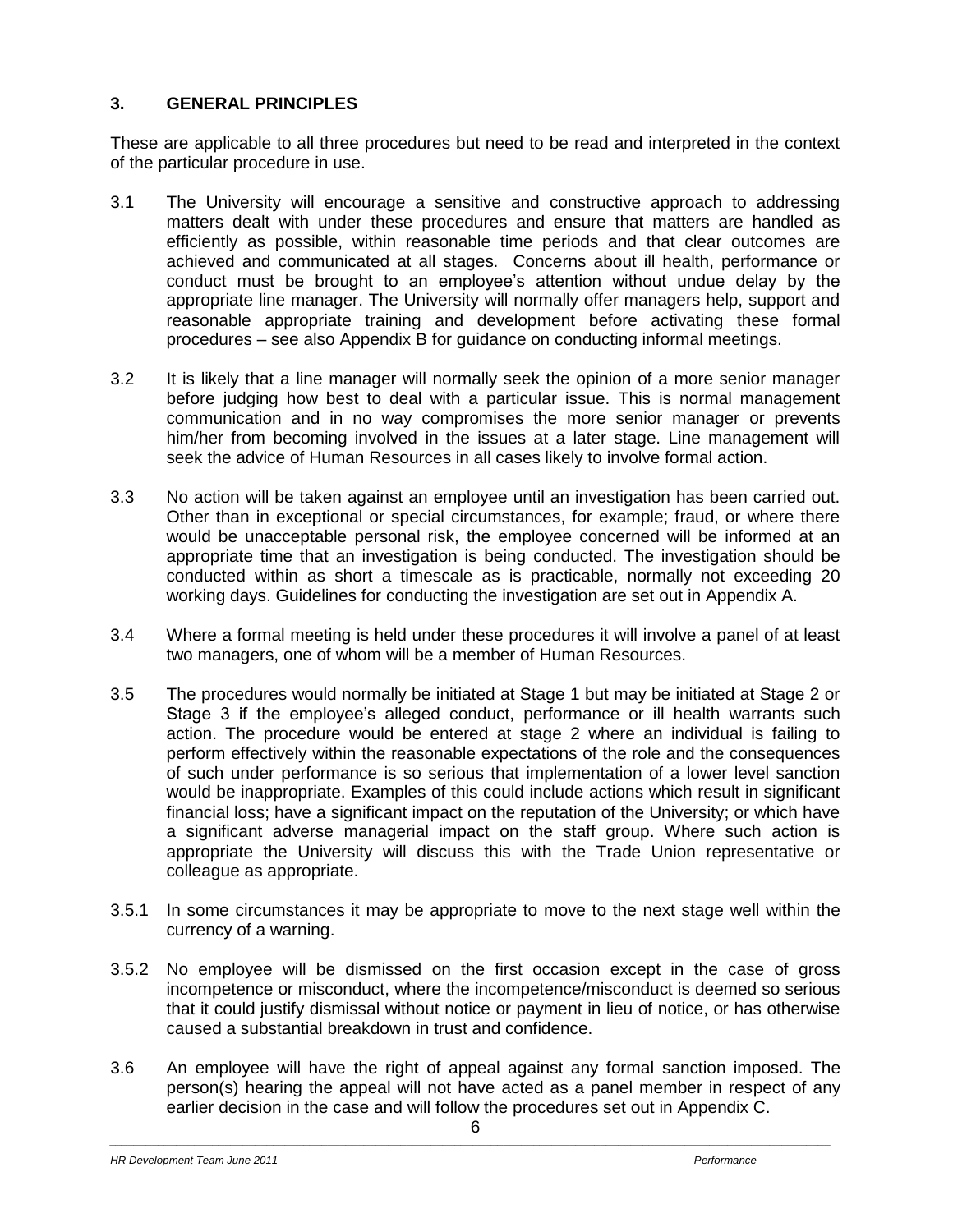- 3.7 Where evidence of a combination of misconduct/ poor performance/ ill health is raised at the same time, this will normally be subject to one investigation. Where appropriate, one formal meeting will be arranged with all issues being addressed in that one forum, but with any sanctions being appropriate to the issues.
- 3.8 Ill health, sickness absence, poor performance and misconduct are all covered in separate procedures. It is possible however that a situation being dealt with under one element evolves into one that should be dealt with under another, for example a case of poor performance becomes one of capability due to ill health. In such situations Human Resources will advise on the most sensitive approach and it may be appropriate in such a case to implement the provisions of the ill health rather than performance procedure.
- 3.9 Where an employee presents a grievance relating to the case then the University's response will depend on the stage in the procedure that has been reached;

a) Where a grievance is raised during a disciplinary process then, if the matters are unrelated, consideration should be give to temporarily suspending the disciplinary process in order to deal with the grievance until completion of stage two of the grievance.

b) Where a disciplinary matter is raised during a grievance process then, if the matters are unrelated, the disciplinary process would normally be suspended until the completion of stage two of the grievance. Where the disciplinary matter is deemed serious it will be appropriate to deal with both issues concurrently. Consideration should also be given to appointing different managers to deal with each process.

c) Where the grievance and disciplinary cases are related, then the cases would normally be dealt with concurrently. Consideration should also be given to appointing different managers to deal with each process.

d) If the grievance fails and is judged to be vexacious this could become a separate allegation which could be dealt with under the conduct procedure

e) In all cases both parties will seek to ensure that the grievance process is concluded within appropriate timescales.

- 3.10 No formal action under these procedures will be taken against any employee who is an accredited Recognised Trade Union representative until the circumstances have been discussed with a full-time official of the Recognised Trade Union concerned.
- 3.11 The line manager, senior manager, the member of Human Resources sitting as a Panel member and other Panel members will as far as is possible have received briefing and/or training in the operation of these procedures.
- 3.12 All matters relating to the application of these procedures will normally be confidential to the parties concerned and their managers until the final decision (including any appeal) is taken and normally thereafter no information other than the decision may, unless the parties agree otherwise, be made known to any party or persons other than the employee, the employees representative, the Vice Chancellor, representatives of Human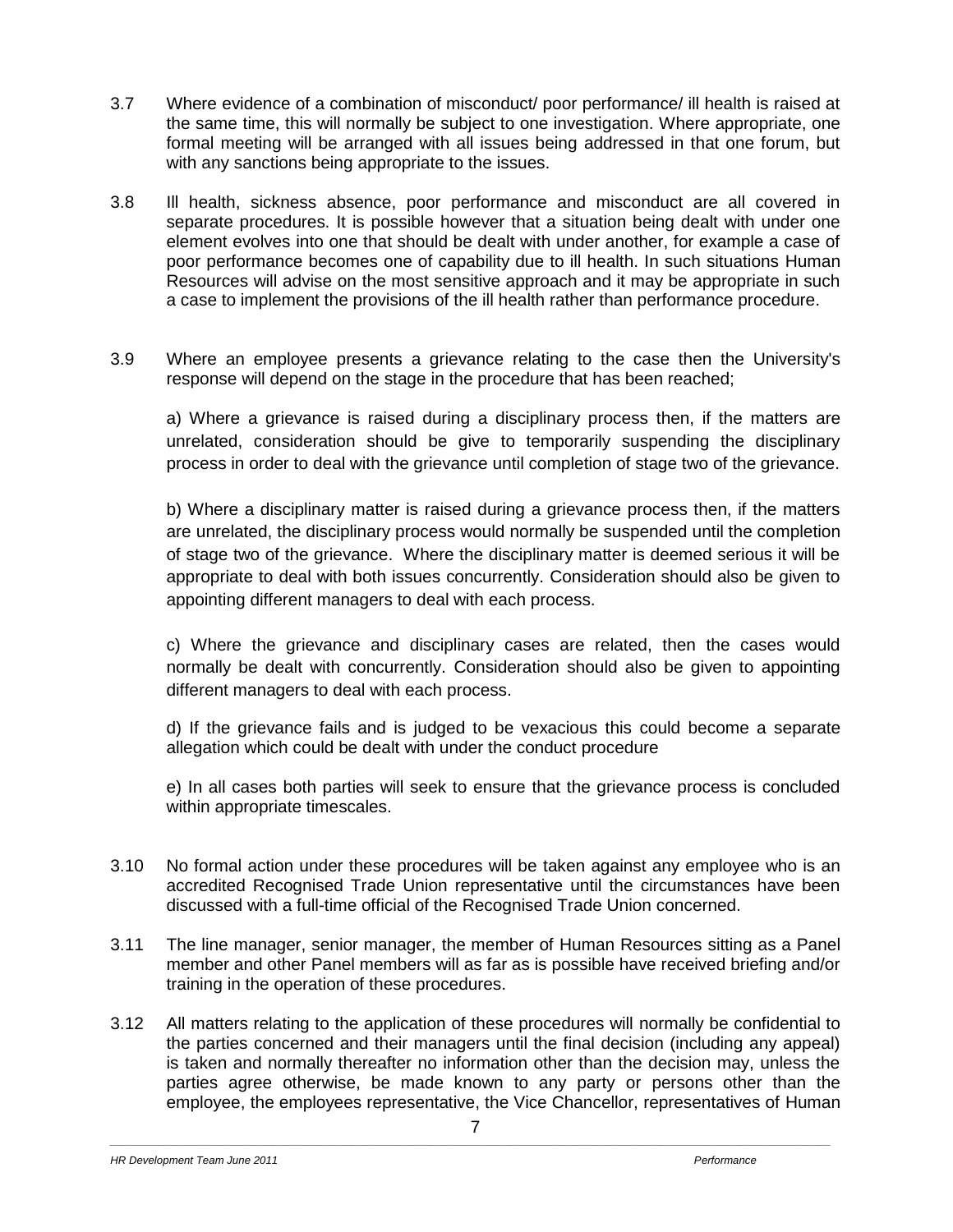Resources and any person with line management or similar responsibility for the employee unless there are legal, professional or health and safety obligations.

- 3.13 Warnings given to an employee shall be placed on the University's personal file of the employee kept in the Human Resources department. The warning shall be disregarded after a specified period of time has elapsed without further incident taking place; these are as detailed - where appropriate - under each of the following specific sections in these Procedures. In exceptional circumstances, the times specified may be subject to variation – any such variation being notified to the individual at the time the warning is issued.
- 3.14 It is important that the personal file is a factually correct record of employment. Although background papers will be removed from the file a copy of the 'spent' warning will be kept in a sealed envelope within the file in order that the University may, for example, respond to claims against it or comply with requests for information from professional bodies or the police. This envelope will be accessible only to the Director of Human Resources or his/her deputy.
- 3.15 Where they are not directly involved, the Dean/Associate Dean/Head of Service/Deputy Head of Service should be kept informed of informal and formal action being taken.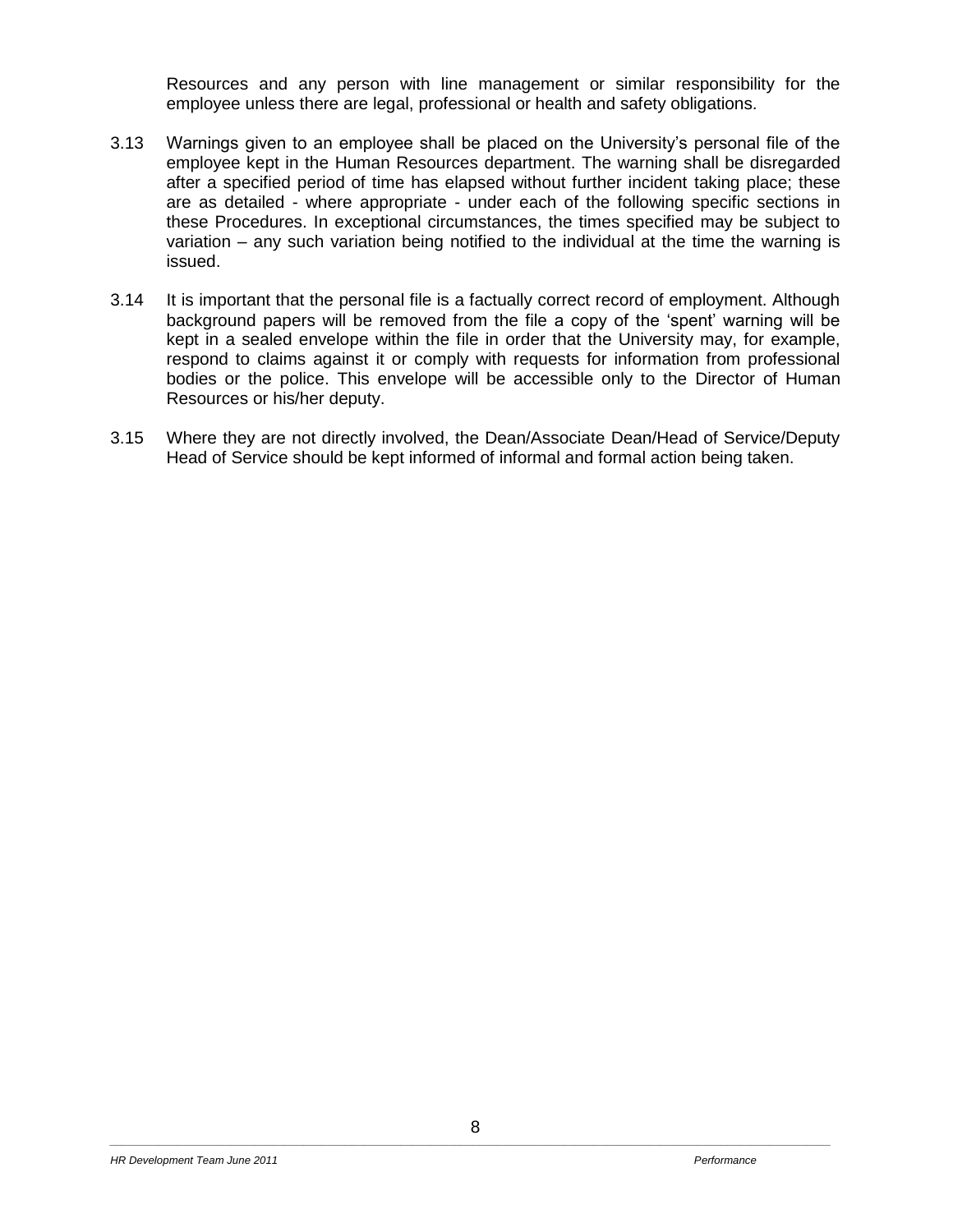# **4 MANAGING PERFORMANCE**

- 4.1 Handling issues that fall within these procedures is both complex and time consuming. Advice is always available from Human Resources and no formal action can be taken without the involvement of a member of Human Resources. Before beginning a particular process you may find it helpful to gain an overview of the various steps and issues to take account of via the flow chart at Appendix E.
- 4.2 The Appraisal and Development Scheme is separate from formal procedures such as conduct and performance management. In practical terms this means that appraisal documentation cannot be used as contributory evidence in any formal proceedings. However the appraisal and development process is an essential element in the ongoing process of performance management. Although appraisal meetings occur infrequently they are nevertheless an important opportunity for appraisee and appraiser to review the previous period, to consider activities and achievements and discuss any issues that have arisen. Clearly the main focus of this discussion will be the positive aspects of performance but it is also the responsibility of the appraiser to raise concerns, where they exist, and to agree with the appraisee the action needed to address these concerns. Ideally the appraisal meeting should contain no surprises for the appraisee but should bring together any concerns already raised in the ongoing discussions between appraiser and appraisee.
- 4.3 The outcome of appraisal is an agreed action plan which identifies the activities that are to take place over the forthcoming period. If during the appraisal meeting there have been concerns raised about the performance of the appraisee then follow up action will be appropriate. This should be pursued under the normal performance management arrangements and at the next appraisal meeting (or review meeting) appraiser and appraisee will reflect on the progress that has been made.
- 4.4 If at the time of the appraisal/review meeting there is evidence that progress is being made further action may not be appropriate. In such cases the next appraisal meeting is likely to be the forum for further discussions about performance. In cases of more serious under performance or where adequate improvement has not been achieved through the normal appraisal processes, it may be appropriate to take action under the performance procedure. In cases where such action is being taken appraisal meetings are unlikely to take place.

# **4.5 INFORMAL ACTION**

- 4.5.1 The managerial role encompasses responsibility for managing resources, facilitating effective working and development and staff well being. All managers are expected to manage the performance of their staff - to make the expectations of the role clear, to give support, feedback and facilitate development. Performance management is a day to day activity underpinned by the appraisal process which provides for a more structured review. For the vast majority of staff this is all that is necessary. Where there are shortcomings but they are not of a serious nature much can be achieved via support and guidance.
- 4.5.2 The formal procedure will not normally be implemented without there first having been a period of support and guidance, the aim being to encourage an unsatisfactory employee to understand what is expected, to improve and thus meet the University's standards. It is good practice that any identified shortcomings are drawn to the employee's attention as soon as possible. This would suggest that the only issues to be raised would be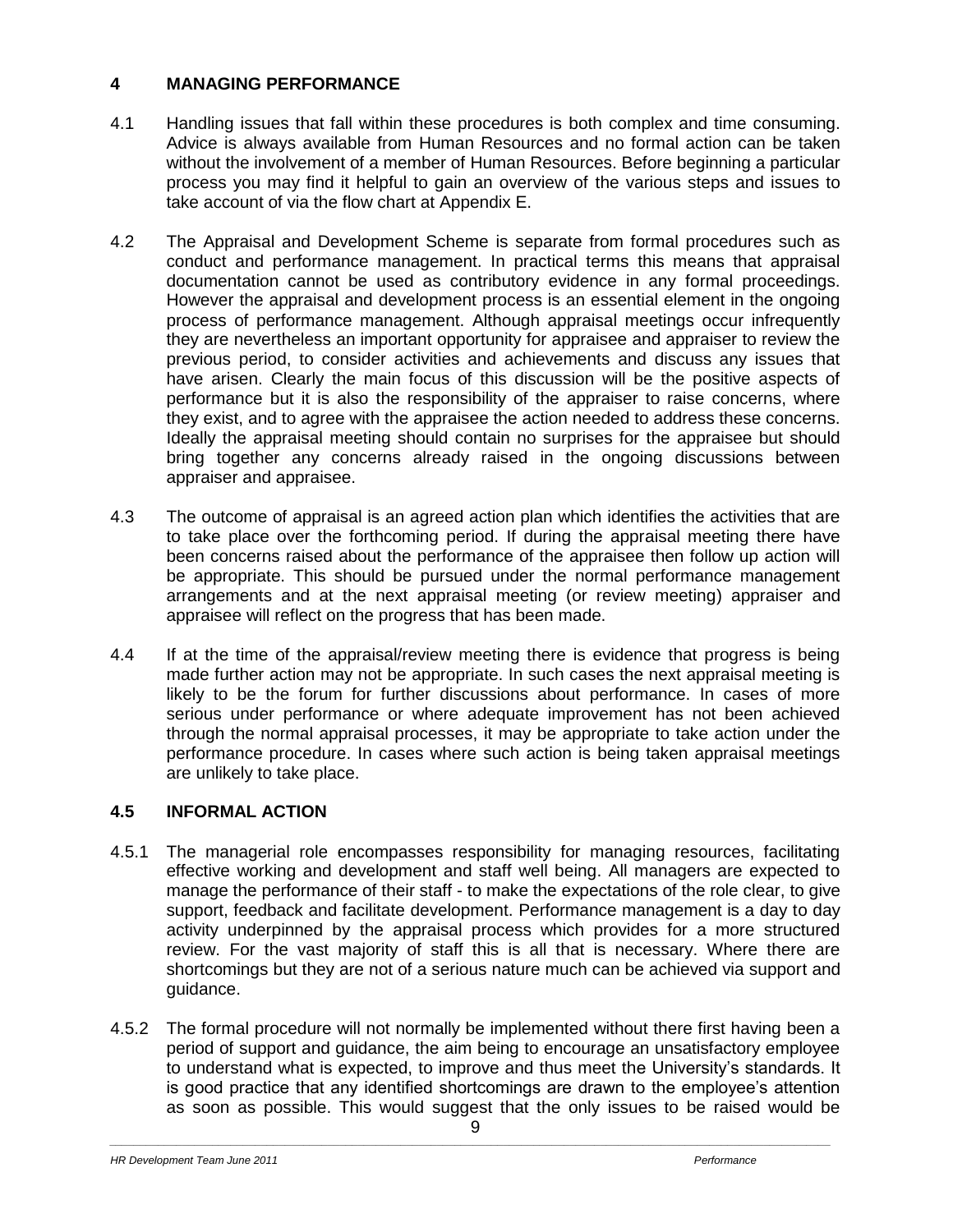recent ones and generally this will be the case. In the light of such recent issues however there may be some circumstances in which previous issues may have to be reviewed.

- 4.5.3 Performance would be a usual topic in the appraisal process however when concern about performance becomes significant enough to warrant informal or formal action the matter cannot be dealt with as part of appraisal. It must be taken out of that process and dealt with under this procedure. Appraisal records cannot be transferred for use in this procedure although base documents i.e. items which may have given rise to concern and which exist outside the appraisal process can be utilised.
- 4.5.4 Any failure to meet the standards expected of the postholder, after a reasonable period of adjustment to a new post or changing duties, cannot be allowed to continue. It is important therefore to identify performance and competence problems at the earliest opportunity and to provide the necessary support and agreed timeframes in which the employee is expected to reach the standard required by the University. There are a number of ways in which poor performance might manifest itself. These could include;
	- (a) slow completion rate of workload/tasks
	- (b) frequent or serious misjudgments or mistakes
	- (c) lack of adaptability
	- (d) unwillingness/inability to work with colleagues
	- (e) unwillingness/inability to deal with clients/students
	- (f) unwillingness/inability to reach agreed goals and expectations of the role in relation to academic/support/manual staff role.

Managers should be mindful that such symptoms may be a result of ill health rather than a lack of competence and bear this in mind in discussions with the employee. Where this happens it may be more appropriate to deal with the case under the terms of the ill health procedure.

- 4.5.5 It is neither possible or appropriate to define expectations of performance in this procedure. There are generic role descriptions for some groups of staff which together with other performance management frameworks – bar progression, probation and appraisal – create an overall framework within which performance management should occur. For each individual post the detailed scope and expectations of the role will be defined at local level and should be consistent with these generic frameworks where they exist.
- 4.5.6 The manager will meet with the member of staff and explain the standard of job performance that is required, outline in what respect the employee's performance or competence fails to meet an acceptable standard, and that if he/she does not achieve a satisfactory level of performance within the agreed timescale, then he/she will be subject to these formal performance procedures. The manager will explore the reason(s) for the alleged poor performance with the employee and take full account of all the circumstances surrounding the apparent lack of ability or application..
- 4.5.7 Where an individual requests that s/he is accompanied at an informal meeting then this request will be agreed. The manager may request that a member of Human Resources is also present at the meeting. A summary of the meeting must normally be confirmed in writing.
- 4.5.8 Performance management would normally progress from support and guidance through to stage 1 of this procedure. In some circumstances, however, it may be appropriate to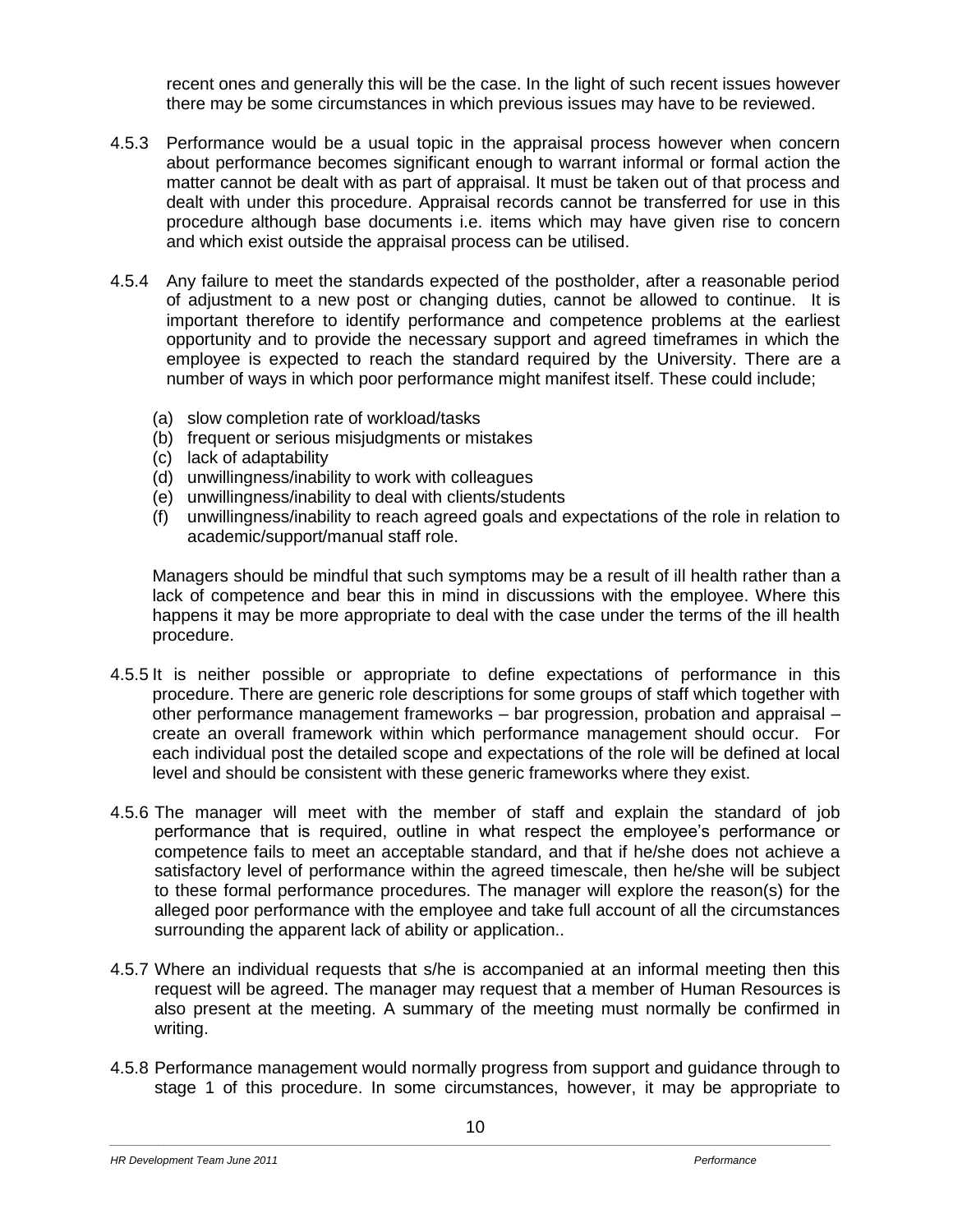initiate this procedure at a higher stage if the employee's alleged poor performance warrants such action. (See para 3.5)

## **4.6 FORMAL STAGE 1**

- 4.6.1 Where the employee has failed to reach an acceptable level of performance, (despite support and guidance and time to improve or the reason for concern is sufficiently serious), the formal stage will be invoked. The line manager should keep the senior manager informed of any issues that might warrant action under the formal procedures and consult with both the senior manager and Human Resources before taking any action. As a result of that discussion a decision will be made about whether to invoke the first formal stage of this procedure.
- 4.6.2 If the formal procedure is to be invoked the employee will be given five working days' notice in writing of a meeting. The employee will be given the details of the concerns about his/her alleged poor performance in writing in advance which will include a) the evidence to be discussed, b) that a formal stage is being invoked and c) advised to the effect that s/he can be accompanied at the meeting by a colleague.
- 4.6.3 The meeting will be led by the line manager, accompanied by the HR Adviser/Manager, and will discuss the alleged shortcomings, concerns or complaints. Depending on the circumstances of the case it may be appropriate to involve another line manager in the meeting. At the meeting, the employee will be given the opportunity to respond to the evidence presented and to state his/her position.
- 4.6.4 The line manager, in consultation with Human Resources must then decide whether:
	- (a) to take **NO FURTHER ACTION** , in which case s/he will confirm this outcome in writing to the employee;
	- (b) in the light of the issues discussed to require a **PERIOD OF MONITORING;**
	- (c) to issues a **FIRST FORMAL WARNING** and establish an action plan.
- 4.6.5 The warning will be confirmed in writing and would normally remain on file for 12 months. The employee will have a right of appeal, see Appendix Ci. An action plan will be established with the employee. This will set out levels of acceptable performance and targets, together with appropriate support, guidance and training to be given and state the timescale within which improvement is expected. This timescale will depend on the nature of the role and the type of concerns expressed about performance. A review date will be set when progress can be assessed. The employee will be warned of the possible consequences of a failure to improve or in the event that further shortcomings are identified.
- 4.6.6 At the end of the review period, which may well be shorter than the duration of the warning, the manager will hold a meeting with the employee, who will be entitled to have a colleague present, to discuss progress. If the employee's performance has improved sufficiently that s/he meets the required standard, this will be confirmed in writing, and possibly a further review meeting will be arranged to check that this can be sustained. If however, the employee's performance remains below the required standard, the employee will be informed that further action will be taken under Formal Stage 2 of this procedure.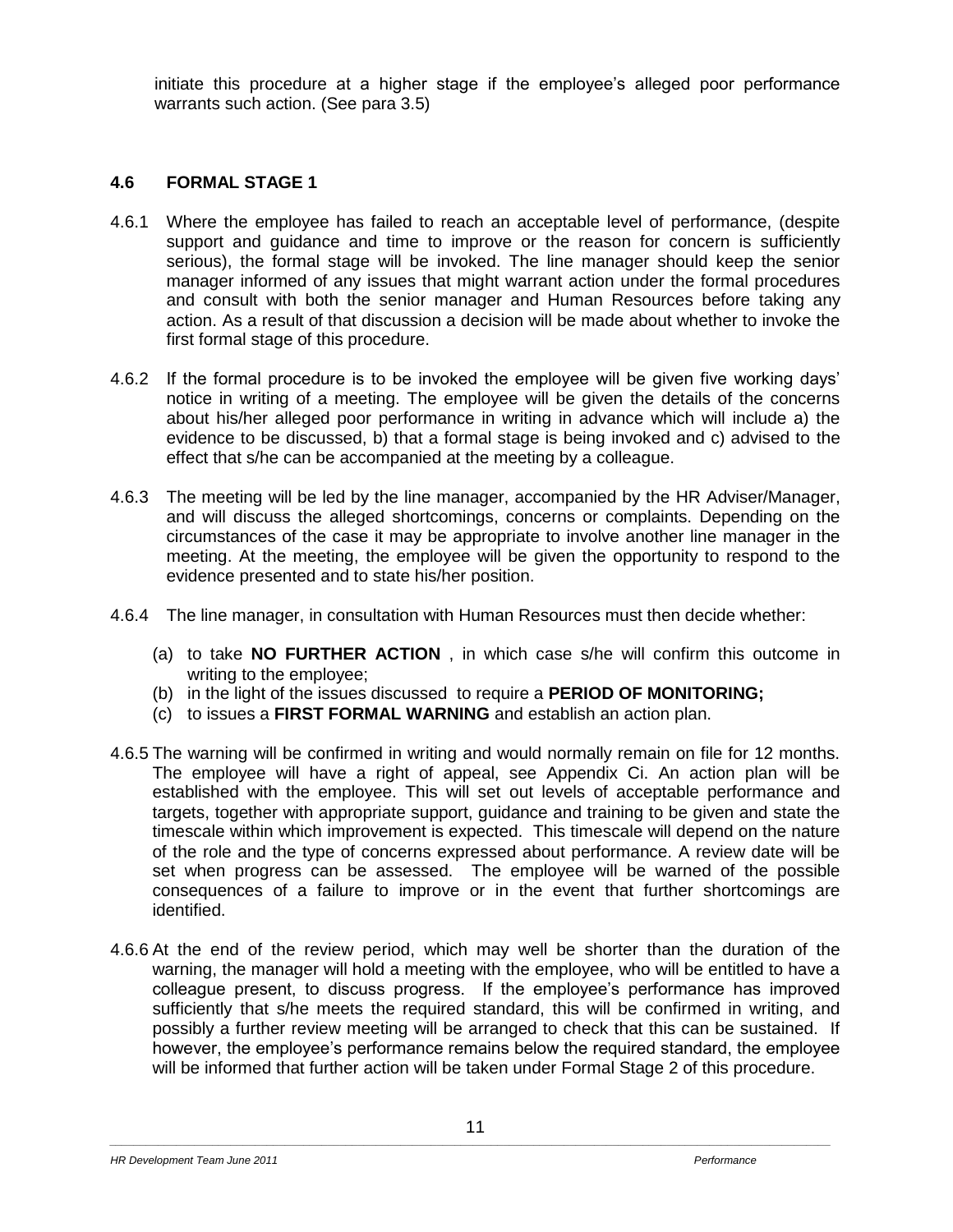4.6.7 If Stage 2 is being invoked as a result of a failure to meet the required standards it must normally be initiated within the duration of the previous warning.

# **4.7 FORMAL STAGE 2**

- 4.7.1 If, in cases of serious poor performance or, having exhausted Formal Stage 1 of this procedure, the employee's performance remains unsatisfactory and below the standard that is required, or were to fall below this standard at any time during the next twelve months, the matter will be referred to the senior manager.
- 4.7.2 The line manager will prepare a report on the employee's poor performance, including the action taken under Formal Stage 1, where appropriate, and forward it to the senior manager. The employee will be given five working days' notice in writing of a meeting to discuss this. The employee will be given the details of the concerns about his/her alleged poor performance in writing in advance, informed that Formal Stage 2 is being invoked and be advised that s/he can be accompanied by a colleague.
- 4.7.3 The meeting will be led by the senior manager, accompanied by a member of Human Resources, who will discuss with the employee the alleged shortcomings, concerns or complaints and any further action that may be necessary to rectify the problem. S/he will state the precise nature of the targets and/or performance standards to be achieved and the time limit, and consider whether further training would be appropriate and/or practicable. The employee will be made aware that unless a standard of work that is satisfactory to the University is achieved, then further action could be taken which could lead to dismissal.
- 4.7.4 At the meeting, the employee and/or the employee's colleague will be given the opportunity to respond to the evidence presented.
- 4.7.5 The senior manager will, in consultation with the Human Resources representative, then decide:
	- (a) either to take **NO FURTHER ACTION**, in which case s/he will confirm this outcome in writing to the employee;
	- (b) in the light of the issues discussed to require a further **PERIOD OF MONITORING**
	- (c) or to issue a **FINAL FORMAL WARNING**.
- 4.7.6 The warning will be confirmed in writing and remain on file for 24 months. The employee will have a right of appeal, see Appendix Ci. An action plan will be established. This will set out the targets and/or levels of acceptable performance and the time limit for achieving them, together with an outline of the appropriate support, guidance and training that will be provided. A review date will be set when progress can be assessed. The employee will be warned that failure to reach the required level of performance will result in further action being taken under this procedure.
- 4.7.7 At the end of the review period which may well be shorter than the duration of the warning the senior manager and Human Resources representative will hold a meeting with the employee, who can be accompanied by a colleague, to discuss progress. If the employee's performance has improved sufficiently that he/she now meets the required standard, this will be confirmed in writing, and possibly a further review meeting will be arranged to check that this can be sustained. If however, the employee's performance remains below the required standard, the employee will be informed that further action will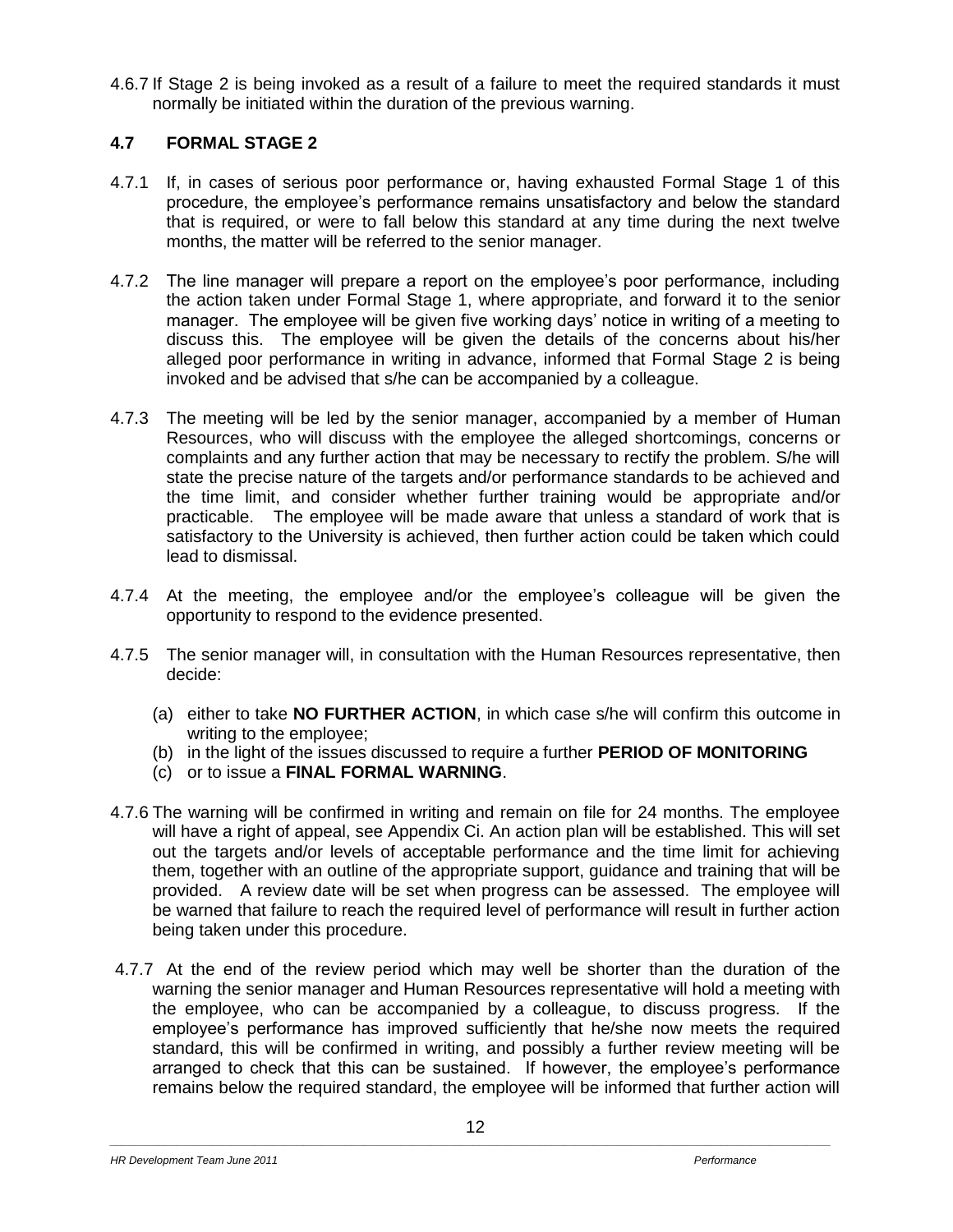be taken under Formal Stage 3 of this procedure which could result in the employee's dismissal.

4.7.8 If Stage 3 is being invoked as a result of a failure to meet the required standards it must normally be initiated within the duration of the previous warning.

# **4.8 FORMAL STAGE 3**

- 4.8.1 If, in cases of gross professional negligence or incompetence or, following action under Formal Stage 2 of this procedure, the employee's performance/competence remains below the standard required, or falls below the standard required during the following 24 months, the senior manager will prepare a statement of case to the Vice-Chancellor or nominee, as appropriate.
- 4.8.2 When a serious allegation or complaint is brought to his/her attention, the senior manager will report the case to Human Resources for a decision on whether the employee should be suspended (See Appendix D)
- 4.8.3 Where a decision is made to proceed with formal action, the employee will be given 5 working days notice in writing of the meeting. He/she shall be notified of the details of the complaint in writing, informed that Stage 3 of this procedure is being invoked, that there is a possibility of dismissal and be advised that he/she can be accompanied and represented by a colleague. The employee shall have access in advance to any documents which are to be produced at the meeting. Any written evidence to be submitted by the employee in response to the complaint must be received at least 24 hours in advance of the meeting so that all parties can consider it.
- 4.8.4 The Vice-Chancellor, or nominee, as appropriate, and the Director of Human Resources or nominee, will conduct the meeting following the format outlined at Appendix Bii.
- 4.8.5 The Vice-Chancellor or nominee will then decide:
	- (a) to take **NO FURTHER ACTION**, in which case s/he will confirm this outcome in writing to the employee;
	- (b) to **EXTEND THE PERIOD OF REVIEW** and require further monitoring NB this is the review period that was set up at the time that the formal stage 2 warning was issued. Where a further review period is agreed then this review period should be completed whilst the stage 2 warning is current, i.e within 24 months

(c) to consider **ACTION** short of dismissal \* see below, which might include transfer, demotion, loss of seniority, loss of increment and issue a **FINAL FORMAL WARNING;**

(c) to **DISMISS**. This will normally be with notice.

The employee will be informed in writing of the decision and the reasons for it and of his/her right to appeal, see Appendix Cii.

\*Alternative action to dismissal, which may include, if the University is in the position to make such arrangements, demotion or re-deployment (with no automatic protection of previous salary) within the University, or suspension without pay, loss of seniority may be considered by the chair of the meeting following agreement with the employee. The option chosen would be at the absolute discretion of the chair of the meeting.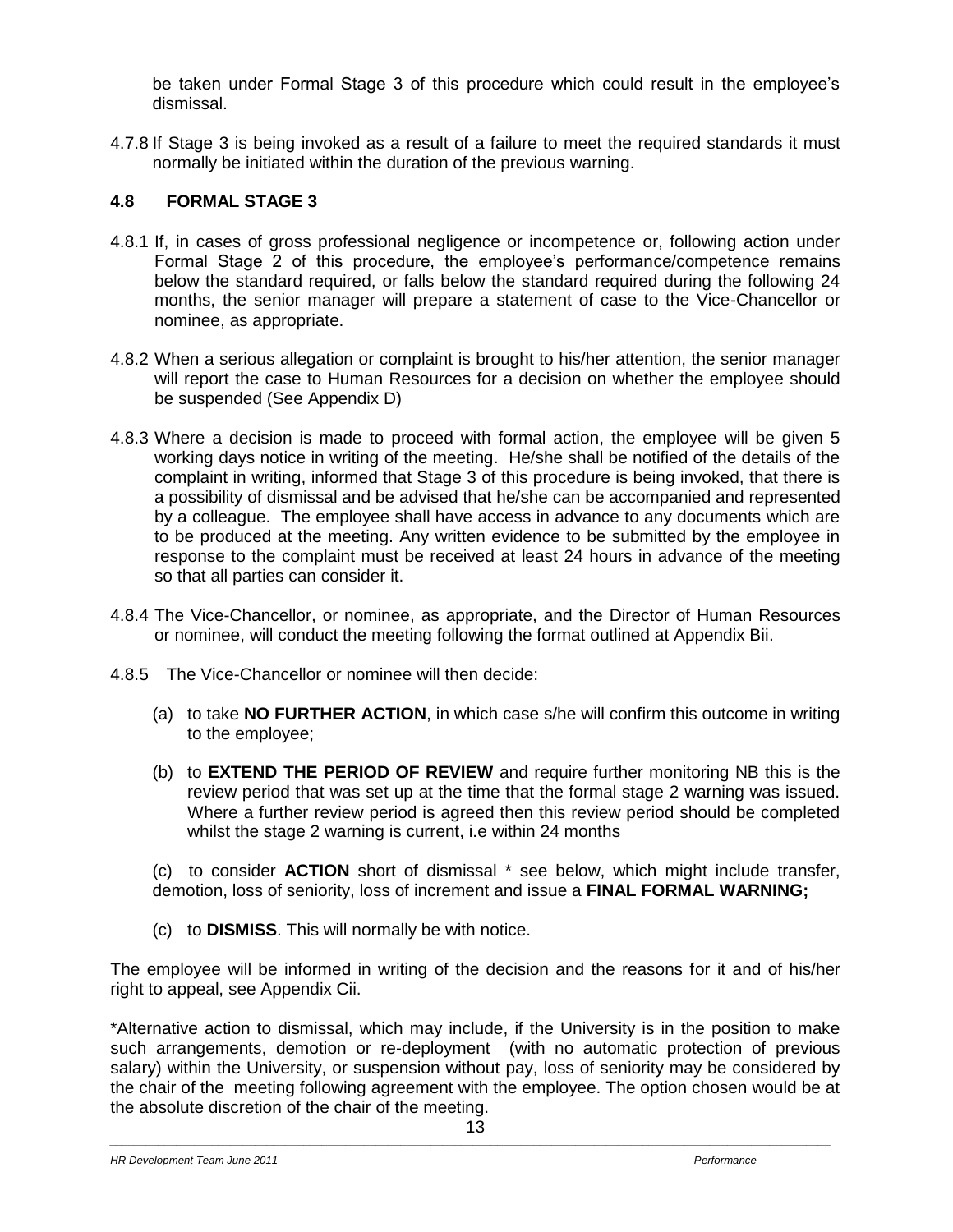**These appendices apply to all three procedures – ill health, performance and conduct – but need to be interpreted in the light of the particular procedure being used.**

APPENDIX A

## **GUIDANCE NOTES ON INVESTIGATION PROCEDURE**

## **1. The Purpose of the Investigation**

- 1.1 An important element for the fair and expeditious handling of matters of concern, complaints and allegations is an adequate investigation. This does not necessarily mean exploring every avenue, but it does mean:
	- (a) enquiring into the circumstances surrounding the suspected or alleged issue;
	- (b) informing the employee that an investigation is being conducted and giving the employee a chance to offer an explanation (only in exceptional circumstances would the employee not be informed);
	- (c) taking a balanced view of the information that emerges;
	- (d) reaching a decision whether or not there are sufficient grounds for proceeding and, if so, deciding whether the issue should be dealt with informally or under formal procedures.

**Note:** In cases concerning allegations of serious or gross misconduct, where suspension of the employee on full pay pending further investigation is considered appropriate, there may be no preliminary interview. In such cases, the suspension procedure will be followed (see Appendix E).

## **2. Who should conduct the investigation?**

2.1 The relevant line/senior manager or other appropriate nominee, the 'Investigating Officer', will normally investigate the allegations although there may be particular circumstances where it could be more appropriate for a member of Human Resources to fulfil this role. The 'Investigating Officer' should aim to begin the investigation normally within 2 working days and to complete it in as short a period as possible, normally not exceeding 20 working days. The 'Investigating Officer' may be supported by a member of Human Resources. The investigation will be confidential.

## **3. The Procedure**

- 3.1 The Investigating Officer will inform the employee at an appropriate time that an investigation is being carried out. He/she will be advised of the nature of the allegation(s), including any written complaints that have been made.
- 3.2 The employee should be advised that s/he may be interviewed as part of the investigation and that it may be necessary to have more than one meeting. The

*HR* Development Team June 2011 **Performance**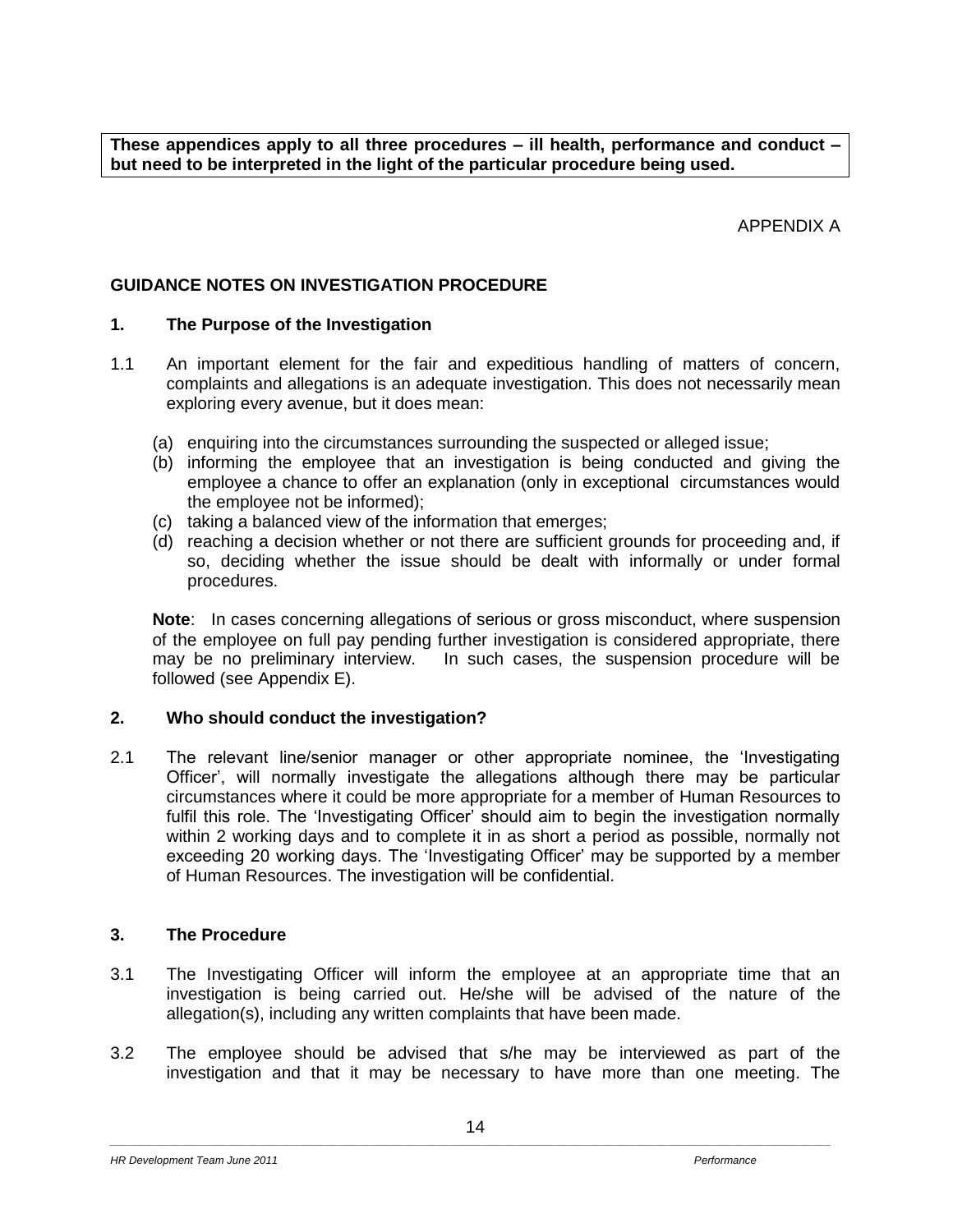employee should be given the opportunity to be accompanied by a colleague at any meeting.

- 3.3 It is normally helpful for any witnesses or other persons believed to have significant information about the allegations, or pertinent knowledge about relevant procedures, etc to be interviewed as soon as possible before memory fades. Written statements, or countersigned notes, should be obtained from witnesses at the earliest opportunity and it should be made clear to them the use to which the statements could be put and the fact that witnesses may be required to attend a subsequent meeting and be cross examined on their evidence.
- 3.4 On completion of the investigation, the Investigating Officer in consultation with a member of Human Resources, should analyse the facts and evidence and consider whether formal action under the procedure is appropriate. If stage 2 or stage 3 of the formal procedure is being initiated the Investigating Officer should prepare a report which should include relevant documents/procedures/witness statements etc. This should be passed to the senior manager (in the case of stage 2) or Vice Chancellor or nominee (in the case of stage 3) who will consult the Director of Human Resources or nominee (for stage 2) or the Vice Chancellor or nominee (for stage 3) about appropriate action.
- 3.5 Human Resources will advise on consistency of practice across the University and the validity of the approach being proposed.
- 3.6 It is important not to delay unreasonably the investigation process and it should be conducted within as short a period as practicable, normally not exceeding 20 working days. Once the relevant facts have been established it should be possible to inform the employee whether management intends to take the matter to a formal stage.
- 3.7 The appropriate Dean/Associate Dean/Head of Service/Deputy Head will be kept informed of the case (where he/she is not the Investigating Officer).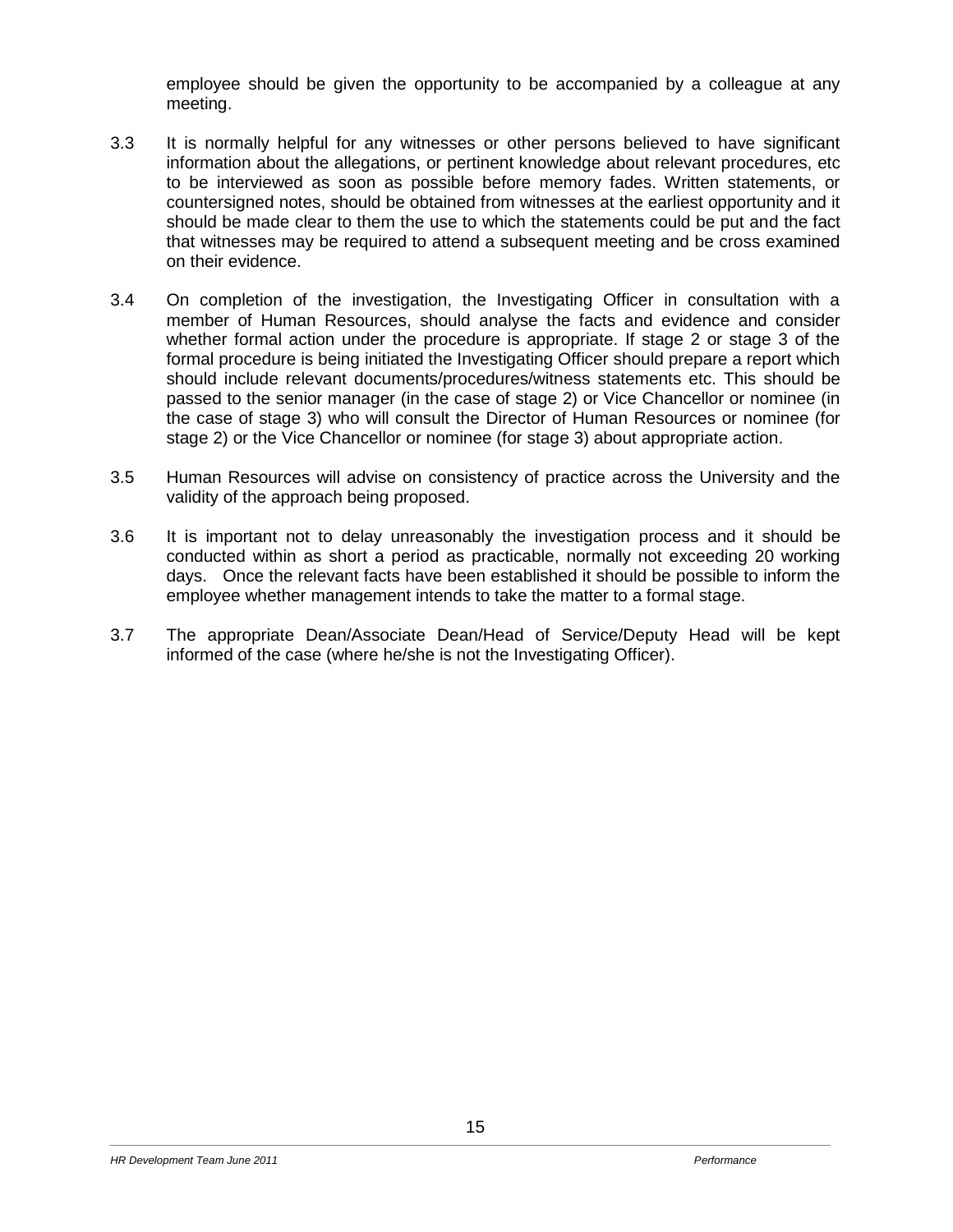## **CONDUCT OF MEETINGS**

## **1. INFORMAL MEETINGS**

- 1.1 As informal meetings are not held under the formal procedure and their purpose will vary it is not appropriate to adhere to a specific format for the meetings. In fact bringing unnecessary formality to the meeting may well hinder progress. The following is however a guide to holding informal meetings which managers may wish to follow when they are considering such action.
- 1.2 The manager should contact the employee to arrange the date and time of the meeting. He/she should be advised of the purpose of the meeting. Given the possible anxiety associated with such a meeting, the manager should consider whether it would be useful to provide any written information prior to the meeting which will help the employee prepare. There should not be any unnecessary delay between the announcement of a meeting and when the meeting takes place. Where the individual requests that s/he be accompanied at an informal meeting then this request will be agreed. The manager may also request that a member of Human Resources is present.
- 1.3 At the start of the meeting the manager should confirm its purpose and agree a structure ensuring that the employee has an opportunity to raise any issues that are of concern to them. If it becomes clear that the employee wishes to be accompanied then this should be discussed and the meeting adjourned as necessary.
- 1.4 The manager will explain the standard required, outline in what respect the employee is failing to achieve this, explore the possible explanations for this and agree a plan of action, and any further support and/or training and development that is required. The manager should also indicate the timescale within which an improvement should be achieved.
- 1.5 It may be appropriate at the end of the meeting for the manager to advise that the formal procedure may be invoked if insufficient progress is made. In some circumstances it may be appropriate to issue an oral warning. Any such warning is outside the formal procedure, however reference may be made to it if formal action is necessitated within 12 months.
- 1.6 A summary of the meeting and its outcomes should be confirmed in writing. A copy should be given to the employee and a copy should be retained by the manager.
- 1.7 Arrangements should be made for a further meeting to consider the actions agreed and the progress made.
- 1.8 The senior manager should normally be kept informed of the action being taken.

**HR** Development Team June 2011 **Performance**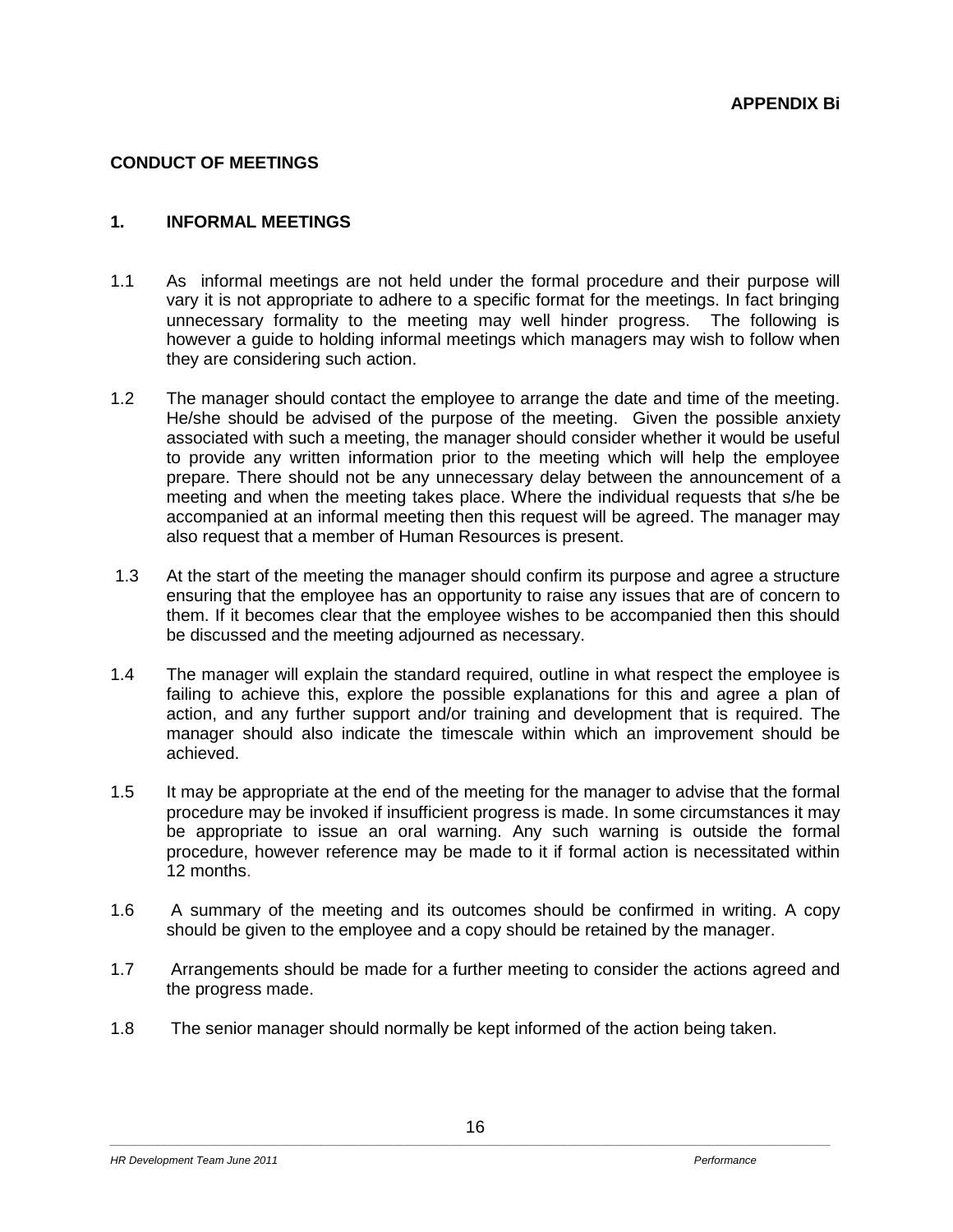# **2. OUTLINE FORMAT FOR FORMAL MEETINGS (STAGES 1,2,3)**

In the majority of cases (except where otherwise stated in this document) the formal procedure will be preceded by informal meetings between the manager and employee. In most cases informal meetings will achieve the necessary improvement and invoking the formal process will not be necessary.

## **FORMAL STAGE 1**

- 1.1 The case will normally be heard by the line manager, accompanied by a member of Human Resources. A summary of the case will be explained to the employee by the line manager. This will include the nature of the complaint and the outcome of the investigation. The panel may question the employee or seek further clarification.
- 1.2 The employee/colleague will have an opportunity to put his/her case.
- 1.3 Where appropriate, witnesses will be called by the panel or the employee and can be questioned by the panel and the employee/colleague.
- 1.4 Both sides will have the opportunity to summarise their points if they so wish, the employee's statement being the last.
- 1.5 When the discussion has been concluded the panel will adjourn to make its decision. Where possible the decision will be communicated to the employee by the chair of the panel shortly after the hearing. Otherwise he/she will communicate the decision in writing as soon as practically possible afterwards. In all cases the outcome will be communicated in writing to the employee after the meeting normally within five working days.

#### **FORMAL STAGE 2/3**

2.1 Formal stage 2 - the panel will comprise a minimum representation of the senior manager and the Director of Human Resources (or nominee).

Formal stage 3 – the panel will comprise a minimum representation of the Vice Chancellor (or nominee) and the Director of Human Resources (or nominee).

- 2.2 The chair of the panel will outline the status of the meeting, his/her role and that of the other panel members. He/she will explain the role of the Presenting Officer (see 2.3 below). He/she will also explain the process, introduce all parties present and check that all parties have had the documents to which reference will be made by either side.
- 2.3 The Presenting Officer will present the case i.e. the nature of the complaint, the investigation and the findings. He/she will call any witness(es) one at a time, as appropriate. The panel, employee and his/her colleague will have the opportunity to ask questions of the witness(es).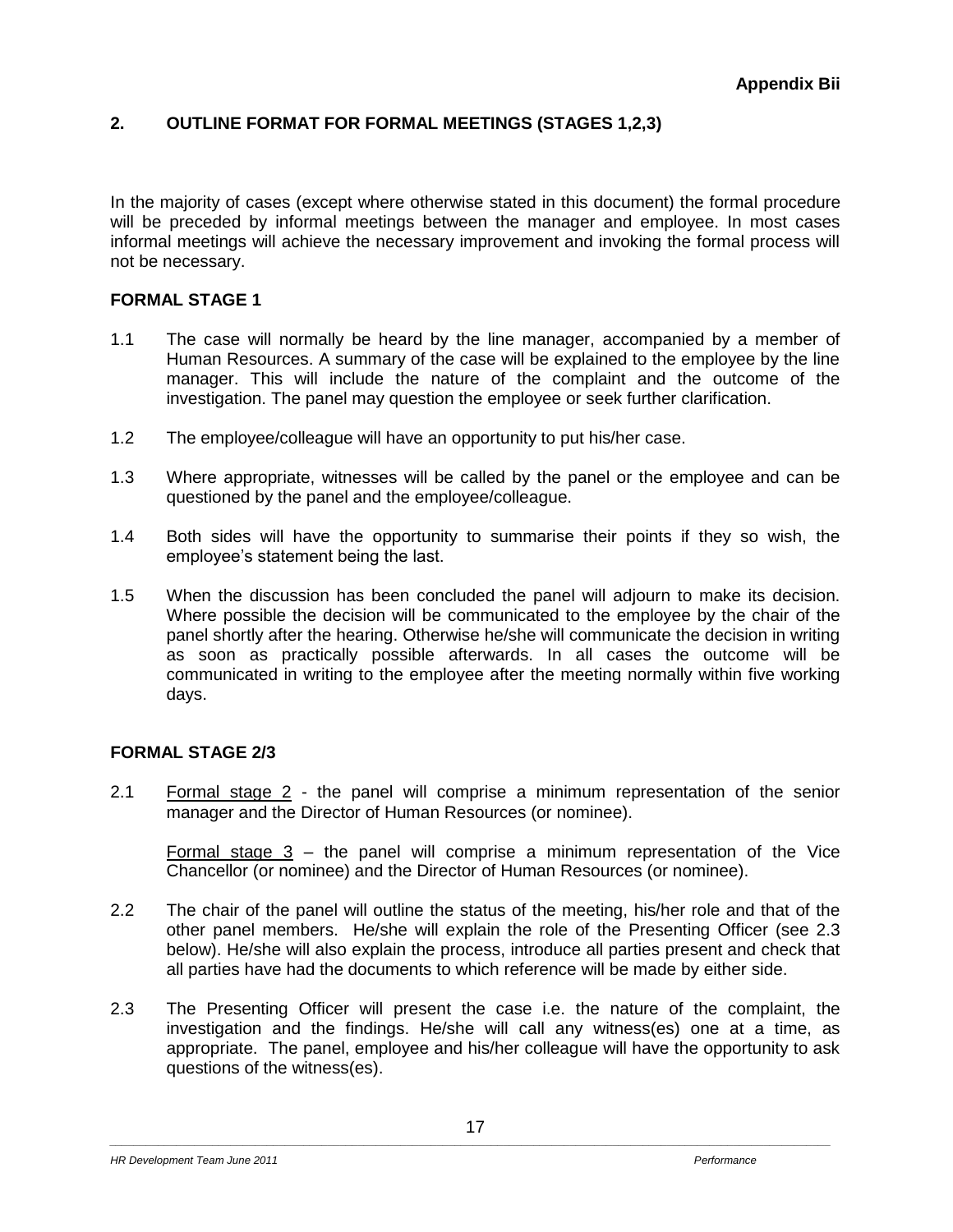- 2.4 The employee or his/her colleague will put his/her case and may call additional witnesses, provided that they have given notice that they intend to do this. Management will have the opportunity to question these witnesses.
- 2.5 If appropriate, the chair may ask that a witness be re-called and be asked further questions for clarification.
- 2.6 The Presenting Officer may make a final statement of summing up.
- 2.7 The member of staff or his/her colleague will sum up the case.
- 2.8 After the discussions have been concluded the panel will adjourn to consider the evidence and reach a decision. NB If the panel decide that an adjournment is necessary to enable time for further reflection upon the evidence, the employee will be advised of this and will be advised when the decision will be communicated to him/her.
- 2.9 Having reached a decision the chair will convey this to the employee as soon as possible after the meeting. This may be conveyed orally but in all cases the decision will be confirmed in writing with details of the appeals process, as appropriate. The written confirmation will normally be passed to the employee within five working days.

#### **GENERAL POINTS:**

- (i) Exceptionally, at the discretion of the chair and normally by mutual agreement of all parties, this outline format for conducting the meeting can be amended provided that the general principles are still followed.
- (ii) Witnesses

Either party to any of the formal stages will have the right to call witnesses to appear before the meeting, subject to signed witness statements having been provided by them in advance. However it is envisaged that both parties will restrict to a minimum the number of witnesses to be called, limiting them to witnesses of fact rather than character. At the meeting, it shall normally be the practice that witness(es) will not be expected to read out their statement(s) and that the cross-examination will, wherever possible, be limited.

- (iii) If, for good cause including ill health or the non-availability of the chosen colleague, the employee is unable to attend the meeting, it will be adjourned to a suitable alternative date. If the employee is unable to attend the re-arranged meeting date, it will normally proceed in his/her absence, but with his/her representative being provided with the opportunity to present the employee's case on his/her behalf. In this circumstance any written submission by the employee, or by his/her representative will be considered.
- (iv) Requests for adjournment by either party will be at the discretion of the chair and not unreasonably withheld.
- (v) It is important that formal proceedings are concluded within a reasonable timescale. The meeting will thus normally take place within 20 working days of the investigation being concluded.
- (vi) Normally the HR Adviser will take notes of the meeting. These notes of the proceedings will not be circulated subsequently but kept for record purposes only and used in the event of any subsequent appeal at which time they will be circulated to all parties.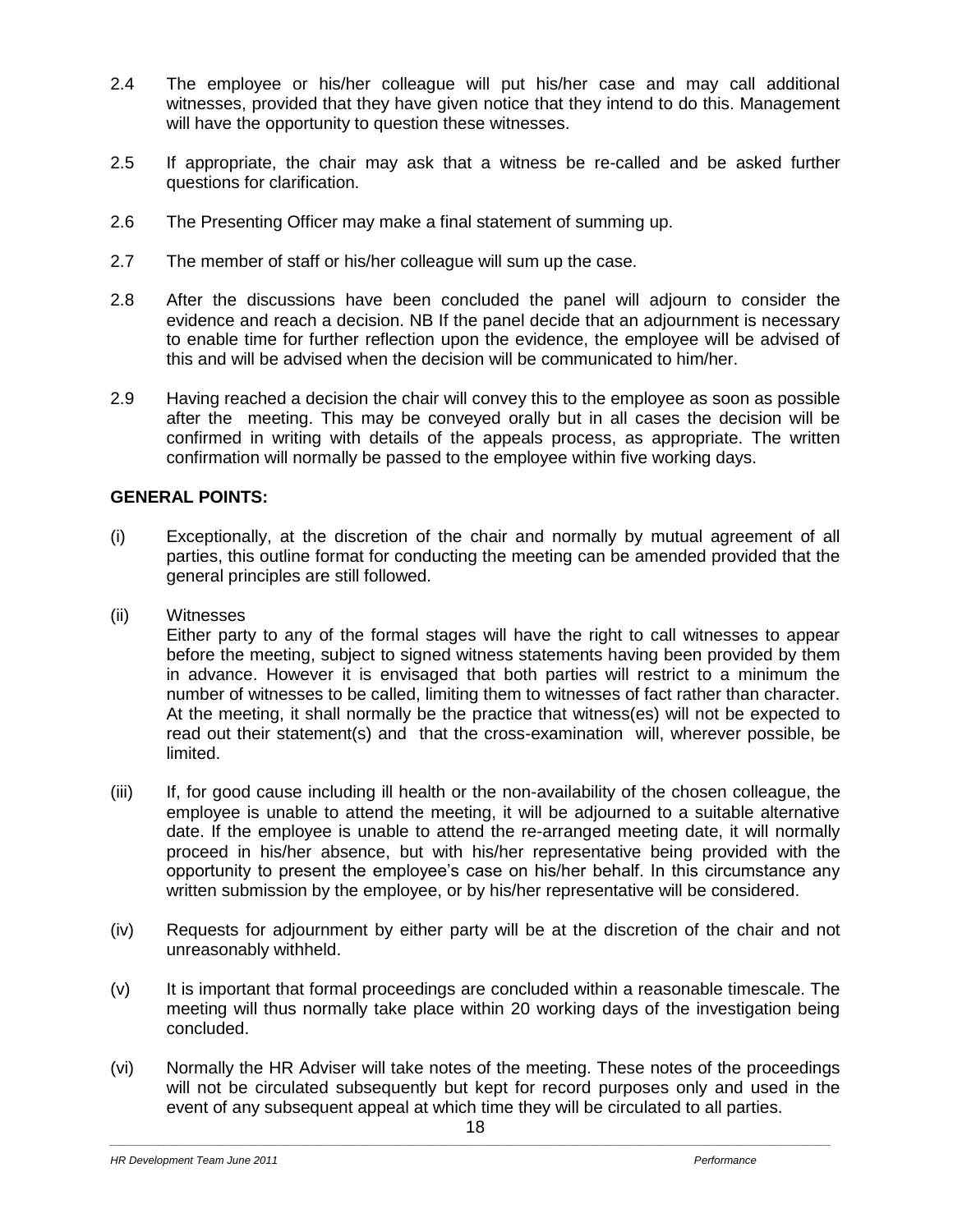- (vii) It is the responsibility of the member of staff and/or colleague to keep their own notes of the meeting.
- (viii) Proceedings may by mutual agreement be tape-recorded and all phones and pagers must be switched off throughout the process.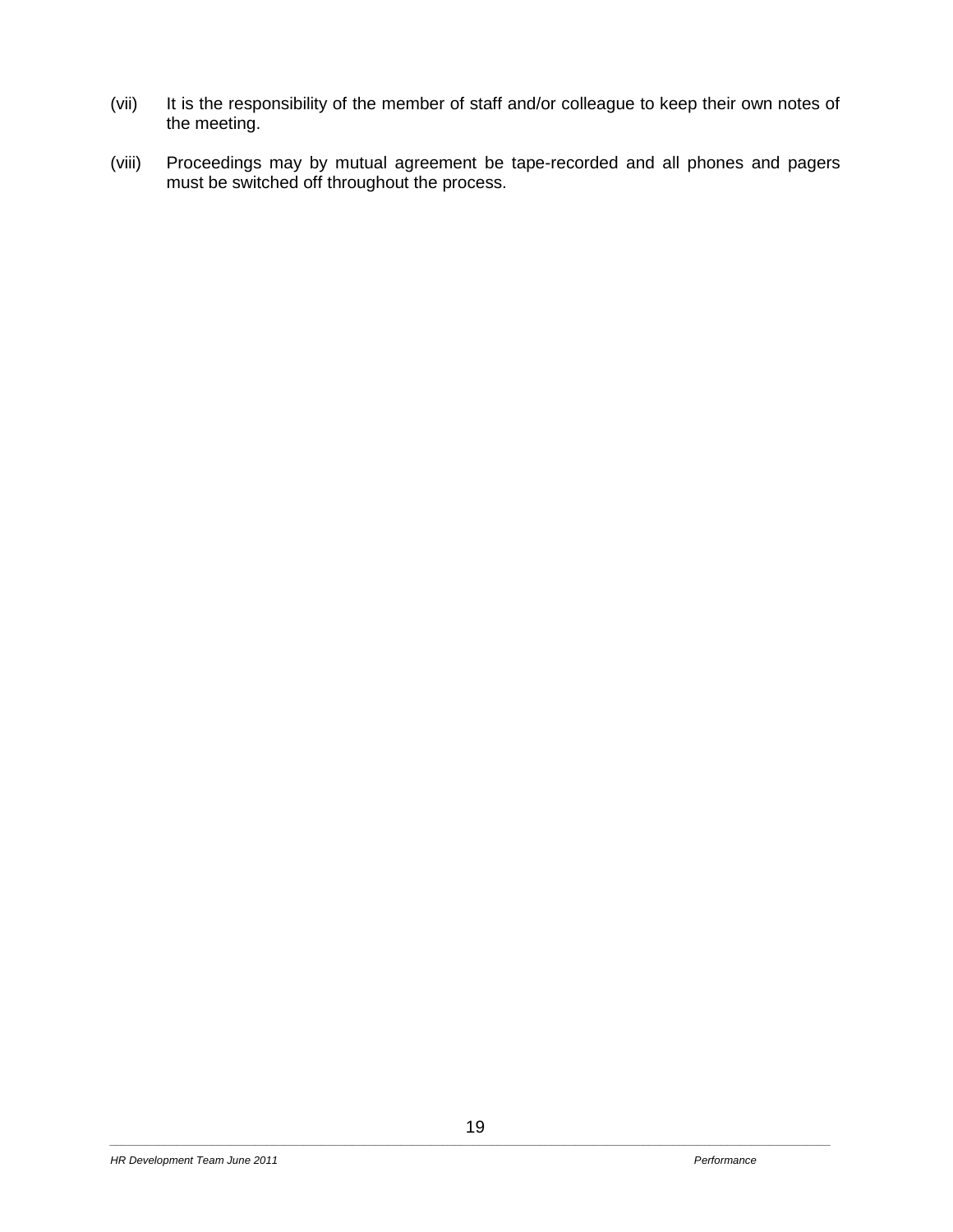## **APPEAL HEARINGS**

### **1 APPEAL HEARING - FORMAL STAGE 1 AND 2 - OUTLINE FORMAT OF THE PROCEEDINGS**

- 1.1 An employee who is subject to formal disciplinary action other than dismissal has a right to appeal using the following procedure. To exercise this right the employee must notify the Director of Human Resources in writing within ten clear working days of the date of the letter confirming the warning. In this letter the employee must clearly state the grounds of his/her appeal.
- 1.2 The appeal will be heard by the following:
	- (a) In the case of an appeal against a **FIRST FORMAL WARNING** this should be heard by a panel comprising the minimum of a senior manager and the Director of Human Resources (or nominee).
	- (b) In the case of an appeal against a **FINAL FORMAL WARNING** this should be heard by a panel comprising a senior manager or a member of the Directorate (including members of the extended Directorate) and the Director of Human Resources (or nominee).
- 1.3 When notification of an appeal is received by the Director of Human Resources, the chair of the disciplinary panel will be advised and will be asked to provide a report which can be considered by the appeal hearing. This report should summarise the main elements of the case and the reasons for the decision reached by the panel. This report will be made available to the employee in advance of the appeal hearing.
- 1.4 The Director of HR (or nominee) will arrange the hearing giving the employee a minimum of ten working days' notice in writing of the place, date and time of the hearing, and advising him/her of his/her right to be accompanied by a colleague. The hearing should normally take place within 20 working days of the appeal being lodged.
- 1.5 Both the employee and the chair of the panel who made the original decision must submit all evidence or documents to which reference shall be made at the hearing, including where the ground(s) for appeal relates to new evidence the names of any witnesses it is proposed to call (or witness statements where a witness is not to be called). These papers should be submitted to the Director of Human Resources no later than three working days before the date set for the appeal hearing for distribution to all parties. Papers not submitted by this date will not normally be eligible for consideration.
- 1.6 The appeal hearing will operate on the basis of reviewing the earlier decision. Ordinarily it will not be conducted as a re-hearing of the evidence made when the initial decision was taken but rather be concerned with reviewing the application of the procedures, whether the sanction is proportionate to the misdemeanour and considering any new material evidence not available or produced at the original hearing which the member of staff wants to raise. Normally, only in the case of new evidence will witness statements, and the attendance of those witnesses in person, be admissible.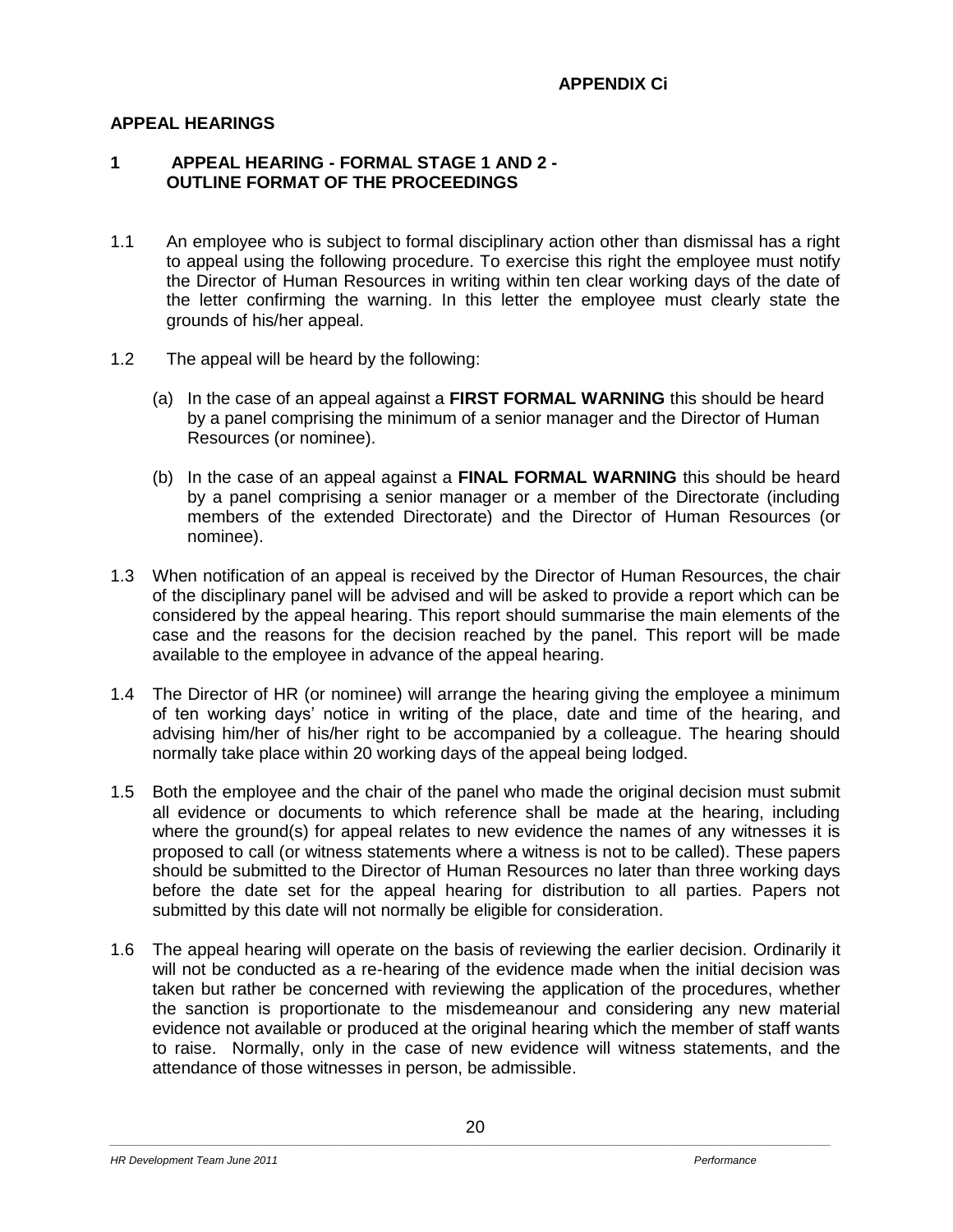- 1.7 The appeal panel may require the attendance of the chair of the original panel**.**
- 1.8 The members of the appeal panel may ask questions of the employee and, where called the chair of the original panel**.** Where the appeal is based on new evidence, any witnesses may be required to answer questions.
- 1.9 Both parties will be given reasonable opportunity to ask questions of each other. Questions will be directed through the chair who will manage the process.
- 1.10 The appeal panel shall deliberate in private, only recalling the parties to clear points of uncertainty on evidence already given. If recall is necessary, both parties are to return.
- 1.11 The panel will reach a decision and this will be conveyed by the chair of the appeal panel. Alternatively, the chair of the appeal panel may defer and communicate the decision later, either in person or in writing. In either case the decision of the panel will be confirmed in writing normally within five working days.

The decision of the appeal panel shall be final, exceptionally it may order a rehearing.

## **NOTES:**

- (i) Exceptionally, by mutual agreement of all parties, this outline format for conducting the appeal hearing can be amended provided that the general principles are still followed.
- (ii) Where witnesses attend the hearing, it shall normally be the practice that they will not be expected to read out their statement and further that the cross-examination of witnesses, where called, may be limited in time at the discretion of the chair.
- (iii) Proceedings may by mutual agreement be tape-recorded**.**
- (iv) All phones and pagers must be switched off throughout the process.
- (v) Requests for adjournments by either party will be at the discretion of the Chair and not unreasonably withheld.
- (vi) Normally the HR Adviser will also take notes although in some instances it may be appropriate for an additional HR representative to fulfil this role.
- (vii) Notes of the proceedings will not be circulated subsequently but kept for record purposes only and used in the event of any subsequent appeal at which time they will be circulated to all parties.
- (viii) It is the responsibility of the member of staff and/or colleague to keep their own notes of the appeal hearing.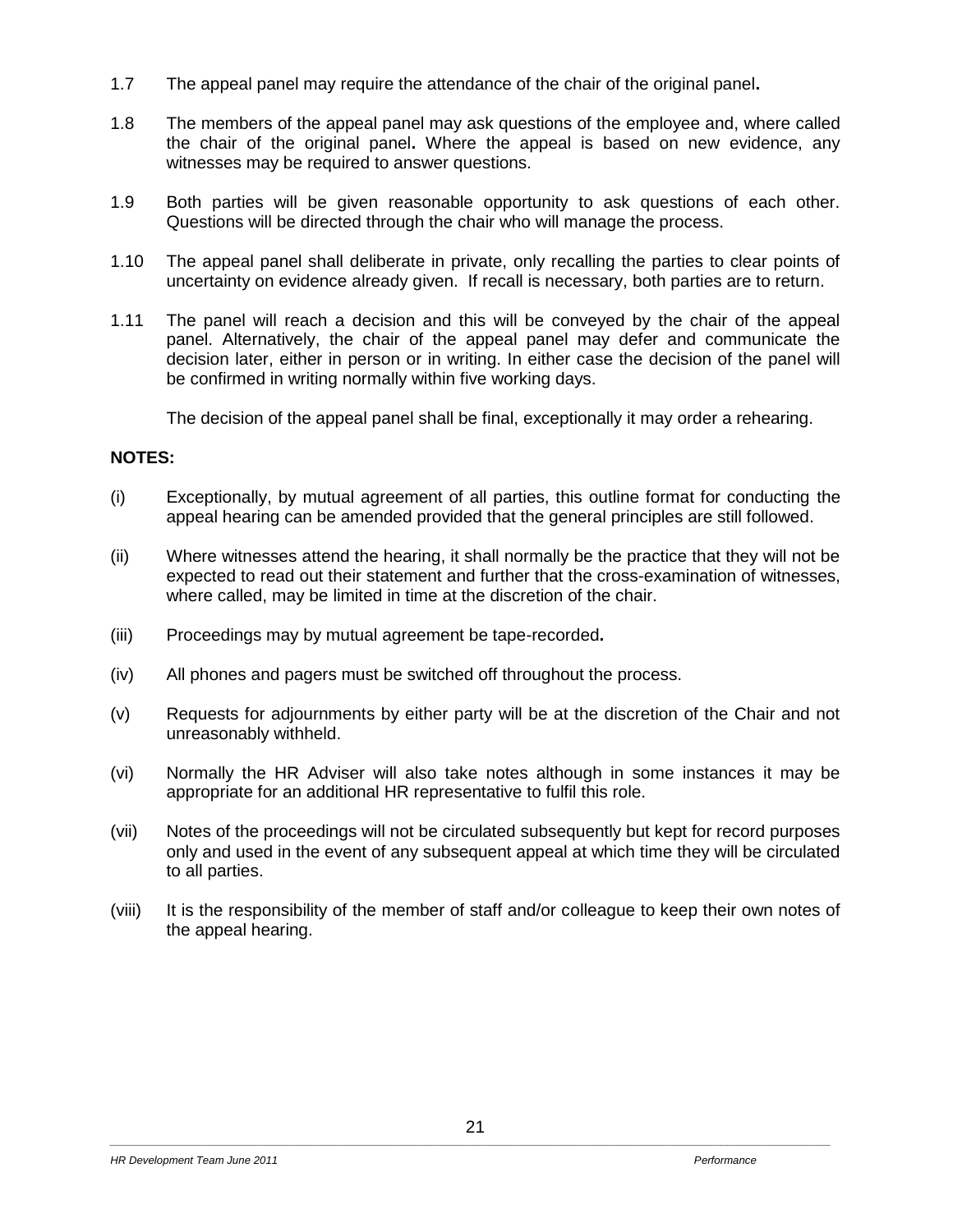## **2. APPEAL AGAINST DISMISSAL TO BOARD OF GOVERNORS**

2.1 Appeals to the Board of Governors can only be made in the case of dismissal. Once a decision to dismiss has been made it will normally be actioned and the employee will cease to be paid. Following a successful appeal an employee would normally be reinstated and paid arrears of salary.

Note: Where the appeal is based on new material evidence emerging during the period between a decision being made by the panel and the holding of the appeal, the matter will be reverted to the panel, as appropriate, for further consideration, and only in that circumstance will witness statements, and the attendance of those witnesses in person, be admissible. In such circumstance, the Director of Human Resources (or nominee) will take responsibility for arranging a review hearing at which the new evidence can be presented and the attendance of those witnesses in person be admissible.

- 2.2 Any panel established by the Board of Governors shall consist of three Governors including at least one lay Governor<sup>1</sup>.
- 2.3. The appeal hearing will operate on the basis of reviewing the earlier decision, based on submissions made by the member of staff and management. Ordinarily it will not be conducted as a re-hearing of the evidence made when the initial decision was taken but rather be concerned with reviewing the application of the procedures and whether the sanction is proportionate to the misdemeanour.
- 2.4. The procedure of a hearing before the Governors shall be as follows:

2.4.1 Any appeal to the Board of Governors must be submitted in writing to the Director of Human Resources within ten working days of the date on which the written decision was received. The employee must clearly state the reasons for and grounds of his/her appeal.

2.4.2 The Clerk to the Board of Governors will notify the Vice-Chancellor (or his/her nominee), as appropriate, that an appeal has been lodged. He/she will arrange the hearing and will give the employee a minimum of ten working days' notice in writing of the place, date and time of the hearing, and advise him/her of his/her right to be accompanied and represented by a colleague. The hearing should normally take place within 20 working days of the appeal being lodged.

2.4.3 When notification of an appeal is received by the Director of Human Resources, the chair of the disciplinary panel will be advised and will be asked to provide a report which can be considered by the appeal hearing. This report should summarise the main elements of the case and the reasons for the decision reached by the panel. This report will be made available to the employee in advance of the appeal hearing.

2.4.4 Both the employee and chair of the disciplinary panel must submit all evidence or documents to which reference shall be made at the hearing at least three working days in advance to the Clerk to the Board for distribution to all parties.

 $1$  The Clerk to the Board of Governors will, where possible, seek to arrange for more than one lay Governor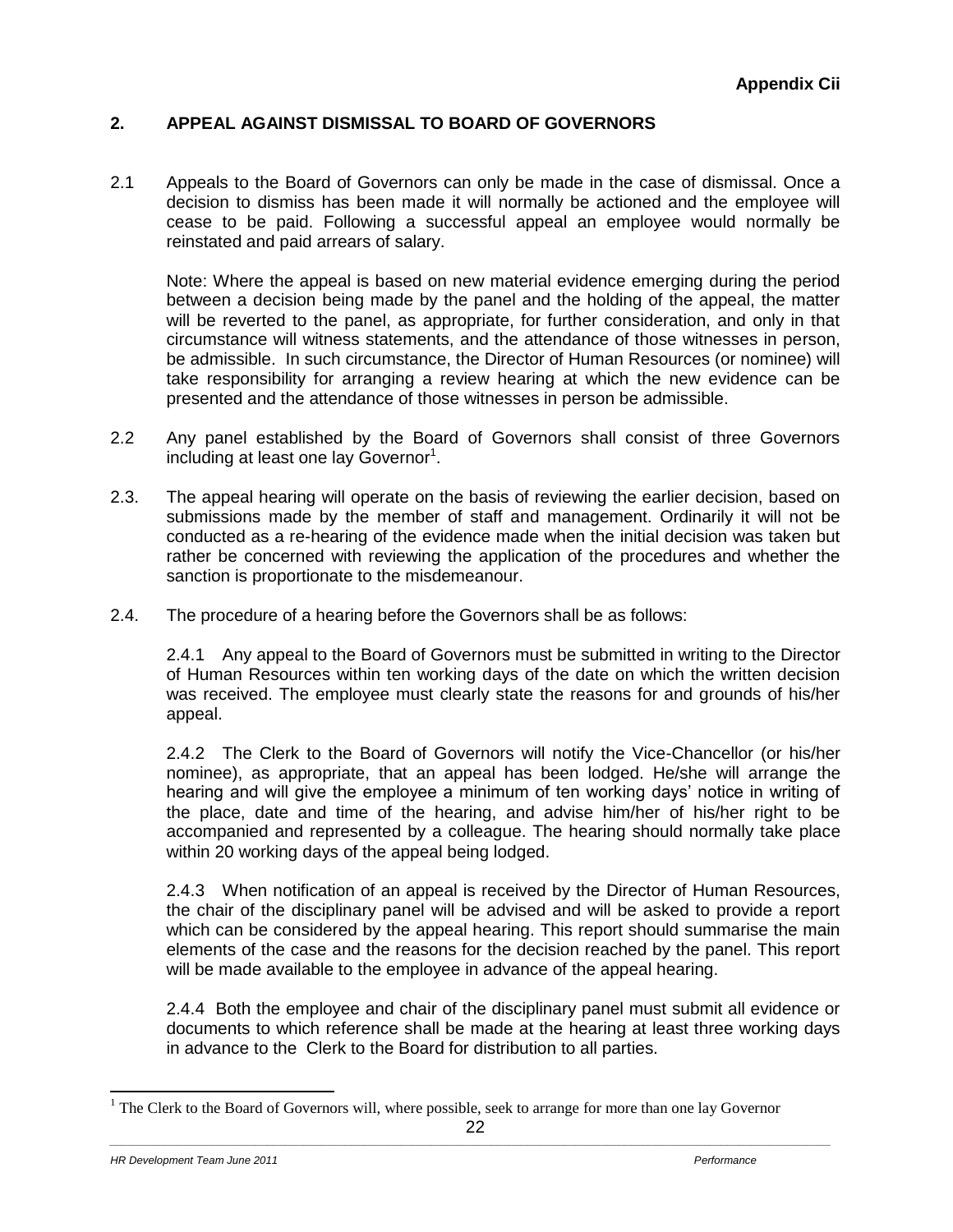2.4.5 The Director of Human Resources (or nominee) will attend to advise the panel which may also have another professional adviser present who is also an employee of the University.

2.4.6 The appeal panel may require the attendance of the chair of the original panel.

2.4.7 The members of the appeal panel may ask questions of the employee and where called the chair of the original panel. Where the appeal is based on new evidence any witnesses may be required to answer questions.

2.4.8 Both parties will be given reasonable opportunity to ask questions of each other. Questions will be directed through the chair who will manage the process.

2.4.9 The appeal panel, with the officer appointed as Secretary to the panel and the Director of Human Resources (or nominee) to assist as required, shall deliberate in private, only recalling the chair and the member of staff (and his/her colleague) to clear points of uncertainty on evidence already given. If recall is necessary, both parties are to return.

2.4.10 The panel will recall the employee and will convey its decision, and the reasons for this. Alternatively, the panel may defer and communicate its decision later, either in person or in writing.

2.4.11 The panel's decision on the appeal shall be final. It shall be confirmed in writing to the employee normally within five working days.

#### **NOTES:**

- (i) If any party seeks to address the appeal panel, this must be in the presence of the other party.
- (ii) It must be made clear at the outset who will be the person presenting the employee's case to the appeal panel - either the employee or the colleague, but not both.
- (iii) If any employee who has been dismissed with or without notice is re-instated on appeal, the re-instatement shall take effect from the date of the original dismissal and no loss of earnings shall be incurred.
- (iv) Proceedings may by mutual agreement be tape-recorded.
- (v) All phones and pagers must be switched off throughout the process.
- (vi) Requests for adjournments by either party will be at the discretion of the Chair and not unreasonably withheld.
- (vii) The Secretary to the panel will take notes of the proceedings, but these will not be circulated subsequently but kept for record purposes only and may be used in response to any subsequent employment tribunal or legal action.
- (viii) It is the responsibility of the member of staff and/or colleague to keep their own notes of the appeal hearing.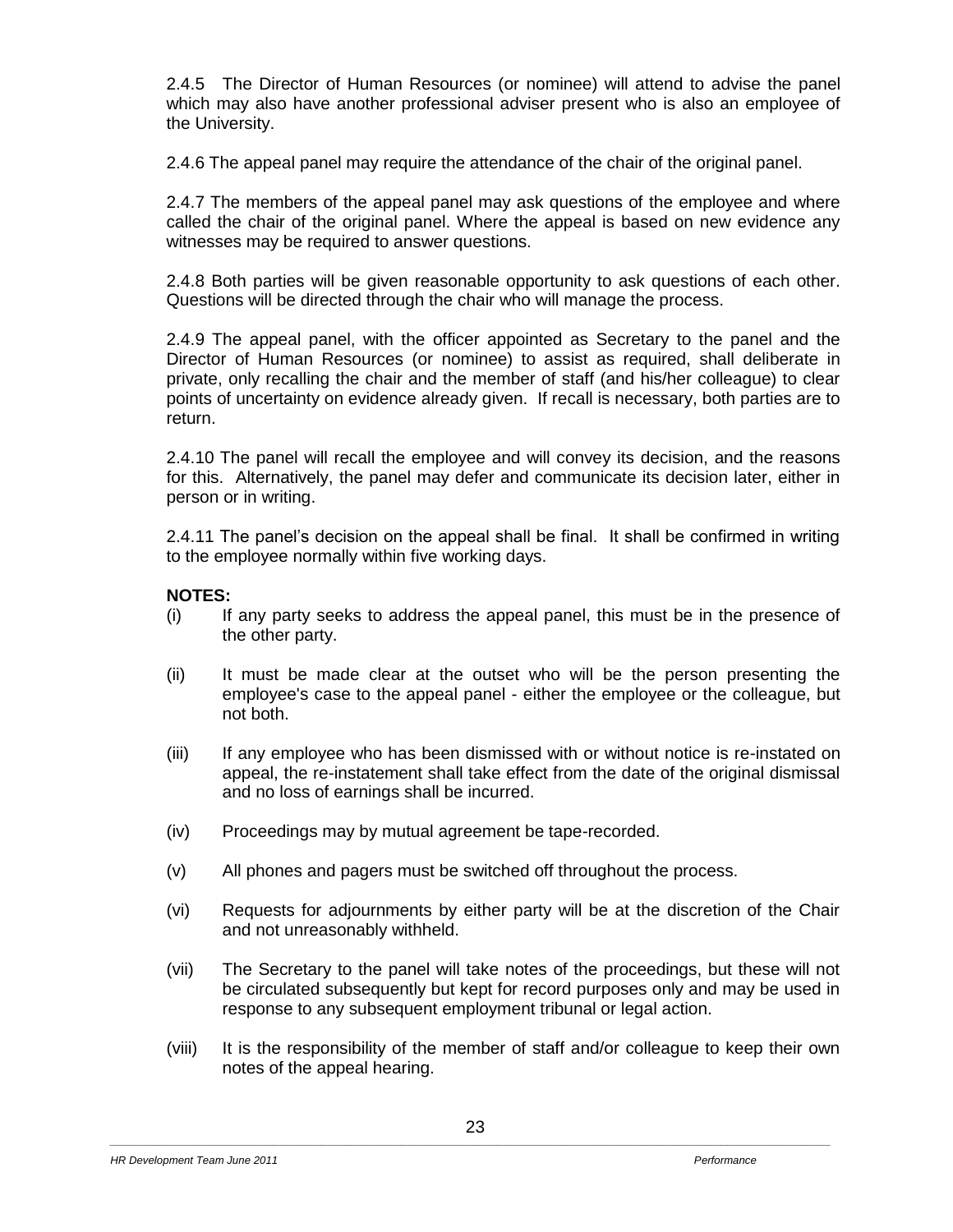#### **SUSPENSION**

- 1 Suspension, in itself, is not a sanction.
- 2 The Vice Chancellor (or nominee) may suspend from duty on full pay any employee for alleged gross misconduct or for other good and urgent cause. The power to suspend from duty, with pay, any member of staff, other than the holder of a senior post, shall be exercisable on behalf of the Vice Chancellor by the holder of a senior post who has management responsibility for the member of staff concerned, or the Director of Human Resources.
- 3 Except where delay would be prejudicial to the interest of staff and students or the safe and efficient conduct of the work of the University, the power to suspend shall not be exercisable without prior consultation with the Vice Chancellor or the Deputy Vice Chancellor with responsibility for HR matters, or if the Vice Chancellor/Deputy Vice Chancellor is not available, from an Assistant Vice Chancellor, or the Director of Human Resources.
- 4 Except where circumstances do not allow, the manager shall state orally to the member of staff at the time of suspension the reasons for the suspension. As soon as practicable after the suspension has taken place the employee will be informed in writing by the Vice-Chancellor (or nominee) of the reason for the suspension and that the suspension will be on full pay. The extent of permitted contact with colleagues, students and others will be explained in the letter but a member of staff will not normally be allowed on University premises whilst on suspension. Contact will normally be through a designated manager who is not part of the investigation.
- 5 The suspension will not be for an unreasonable length of time.

## **RIGHT OF APPEAL AGAINST SUSPENSION**

- 6 Except where the Vice-Chancellor (or nominee) has given notice of a proposal to dismiss the employee, an employee who has been suspended for longer than 21 days may appeal in writing to the Board of Governors against the suspension.
- 7 Upon receipt of the notice of appeal a meeting of a panel of the Board of Governors shall be arranged to hear the appeal. At the hearing the employee may be accompanied by a colleague.
- 8 The suspension will continue until the outcome of the appeal is determined.

S:\Per\Human Resources\Development Team\Projects\Capability Disciplinary\performanceprocedure.doc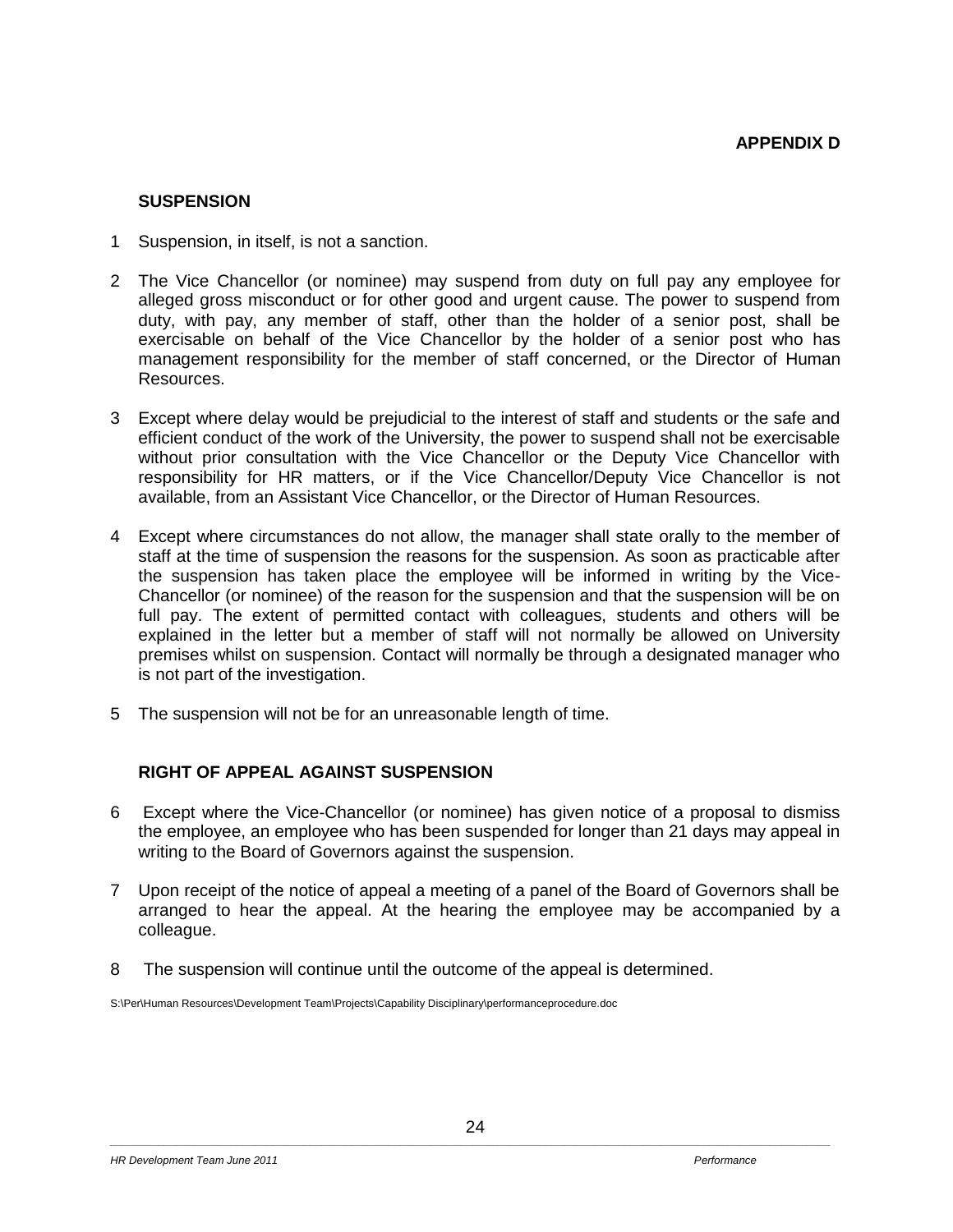#### **Dealing with Poor Performance – Outline of Steps APPENDIX E (Should be read in conjunction with procedure, this is purely illustrative)**

Employee has failed to reach an acceptable standard of performance – is informal or formal action appropriate?



Consider whether issue would be more appropriately dealt with through procedure relating to ill health Consider whether issue would be more appropriately dealt with through procedure relating to ill health